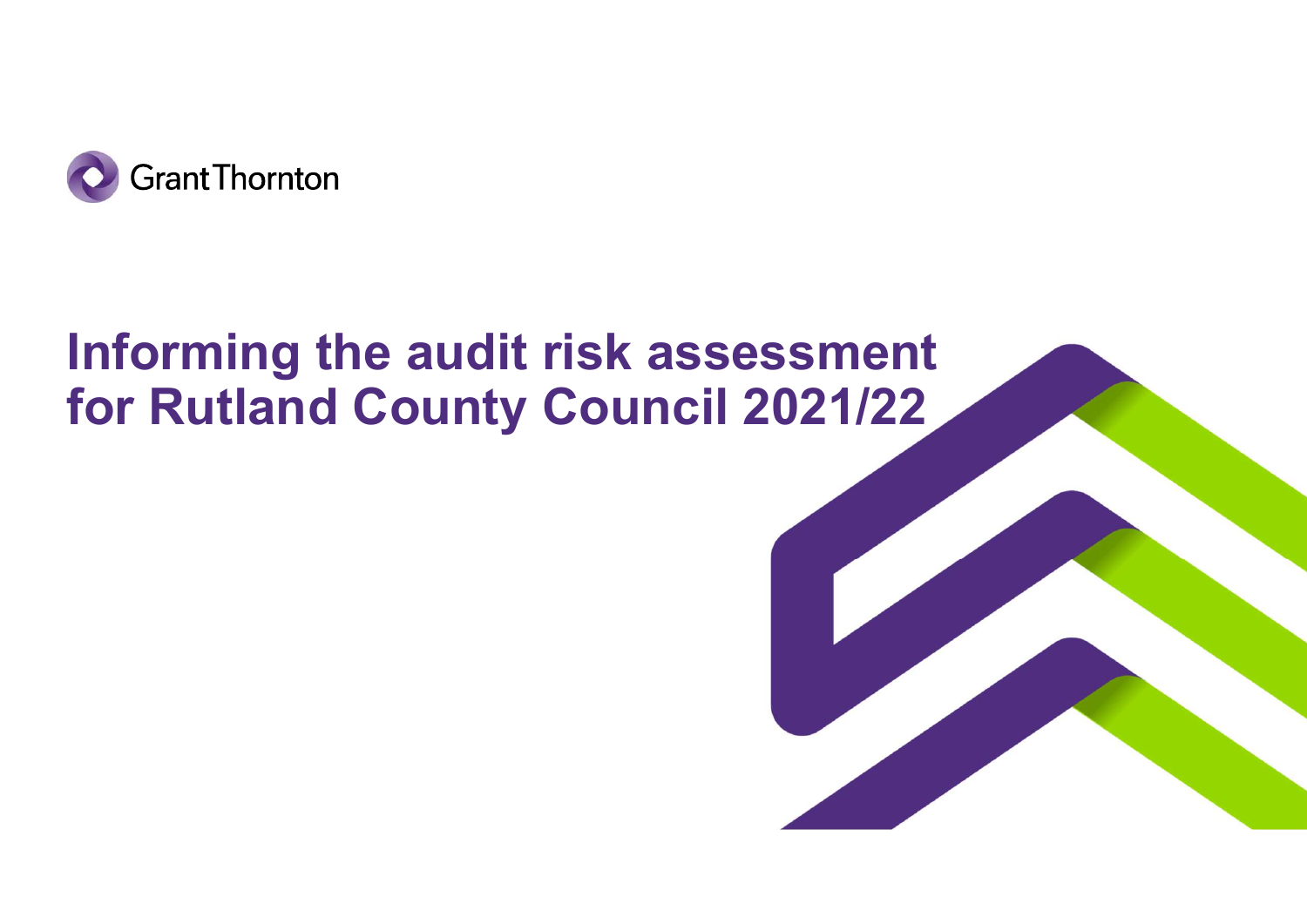Commercial in confidence

The contents of this report relate only to the matters which have come to our attention, which we believe need to be reported to you as part of our audit process. It is not a comprehensive record of all the relevant matters, which may be subject to change, and in particular we cannot be held responsible to you for reporting all of the risks which may affect your business or any weaknesses in your internal controls. This report has been prepared solely for your benefit and should not be quoted in whole or in part without our prior written consent. We do not accept any responsibility for any loss occasioned to any third party acting, or refraining from acting on the basis of the content of this report, as this report was not prepared for, nor intended for, any other purpose.

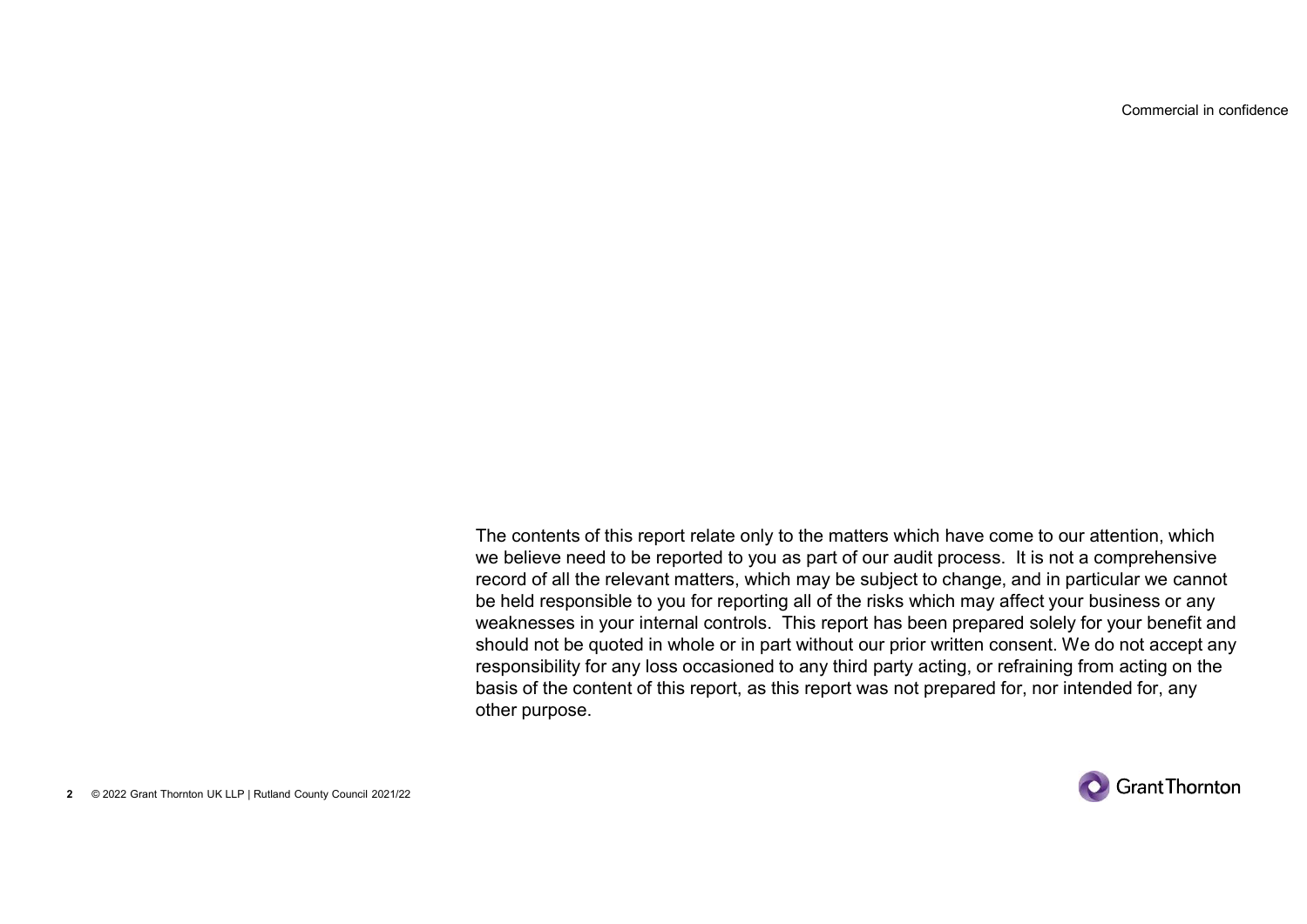Commercial in confidence

### Table of Contents

| <b>Table of Contents</b>                               |                  |
|--------------------------------------------------------|------------------|
| <b>Section</b>                                         | Page             |
| Purpose                                                | 4                |
| <b>General Enquiries of Management</b>                 | $\,6$            |
| Fraud                                                  | $\boldsymbol{9}$ |
| <b>Fraud Risk Assessment</b>                           | 10               |
| Laws and Regulations                                   | 15               |
| Impact of Laws and Regulations                         | 16               |
| <b>Related Parties</b>                                 | 18               |
| <b>Going Concern</b>                                   | 20               |
| <b>Accounting Estimates</b>                            | 22               |
| Accounting Estimates - General Enquiries of Management | 23               |
|                                                        |                  |
|                                                        |                  |

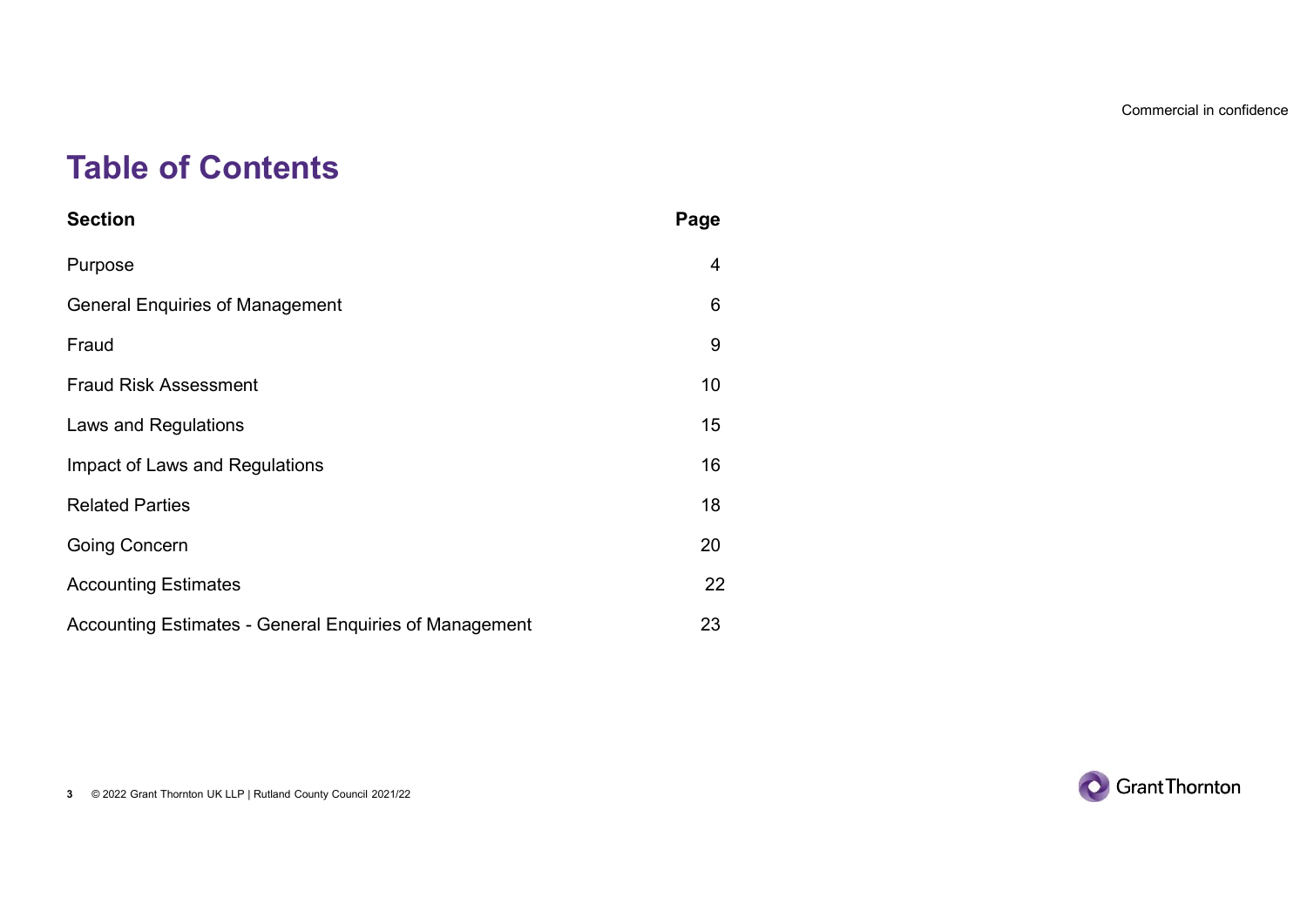### Purpose

Commercial in confidence<br>The purpose of this report is to contribute towards the effective two-way communication between Rutland County Council's external auditors and<br>Rutland County Council's Audit and Risk Committee, as Rutland County Council's Audit and Risk Committee, as 'those charged with governance'. The report covers some important areas of the auditor risk assessment where we are required to make inquiries of the Audit and Risk Committee under auditing standards. **Purpose**<br>The purpose of this report is to contribute towards the effective two-way communication between Rutland County Council's external auditors and<br>Rutland County Council's Audit and Risk Committee, as "brose charged **Purpose**<br>
The purpose of this report is to contribute towards the effective two<br>
Rutland County Council's Audit and Risk Committee, as 'those cha<br> **sackground**<br>
Under International Standards on Auditing (UK), (ISA(UK)) au The purpose of this report is to contribute towards the effective two<br>
Rutland County Council's Audit and Risk Committee, as 'those cha<br>
assessment where we are required to make inquiries of the Audit<br> **Background**<br>
Under

#### **Background**

Under International Standards on Auditing (UK), (ISA(UK)) auditors have specific responsibilities to communicate with the Audit and Risk Committee. ISA(UK) emphasise the importance of two-way communication between the auditor and the Audit and Risk Committee and also specify matters that should be communicated. The purpose of inis report is to commou towards the enective two<br>Rutland County Council's Audit and Risk Committee, as 'those cha<br>Reasessment where we are required to make inquiries of the Audit a<br>Background<br>Under Internat assessment where we are required to make inquiries of the Audit a<br> **Background**<br>
Under International Standards on Auditing (UK), (ISA(UK)) auditors<br>
ISA(UK) emphasise the importance of two-way communication bet<br>
should be **Background**<br>
Under International Standards on Auditing (UK), (ISA(UK)) auditors<br>
ISA(UK) emphasise the importance of two-way communication bet<br>
should be communicated.<br>
This two-way communication assists both the auditor

This two-way communication assists both the auditor and the Audit and Risk Committee in understanding matters relating to the audit and Committee and supports the Audit and Risk Committee in fulfilling its responsibilities in relation to the financial reporting process. Under International Standards on Auditing (UK), (ISA(UK)) auditors<br>ISA(UK) emphasise the importance of two-way communication bet<br>should be communicated.<br>This two-way communication assists both the auditor and the Audit<br>dev

#### Communication

As part of our risk assessment procedures we are required to obtain an understanding of management processes and the council's oversight of the following areas:

- 
- 
- 
- 
- 
- 

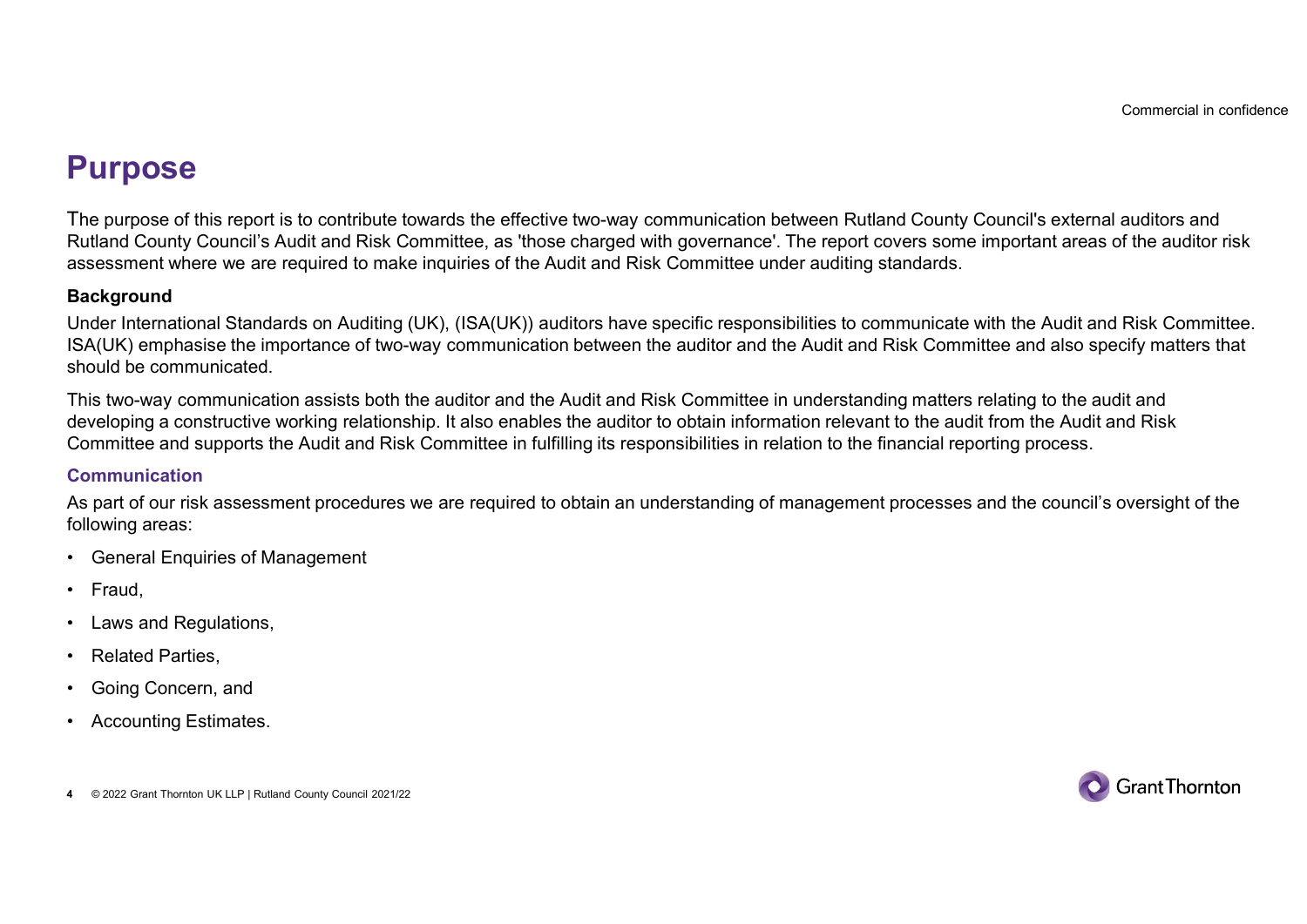### Purpose

This report includes a series of questions on each of these areas and the response we have received from Rutland County Council's management. The Audit and Risk Committee should consider whether these responses are consistent with its understanding and whether there are any further comments it wishes to make.

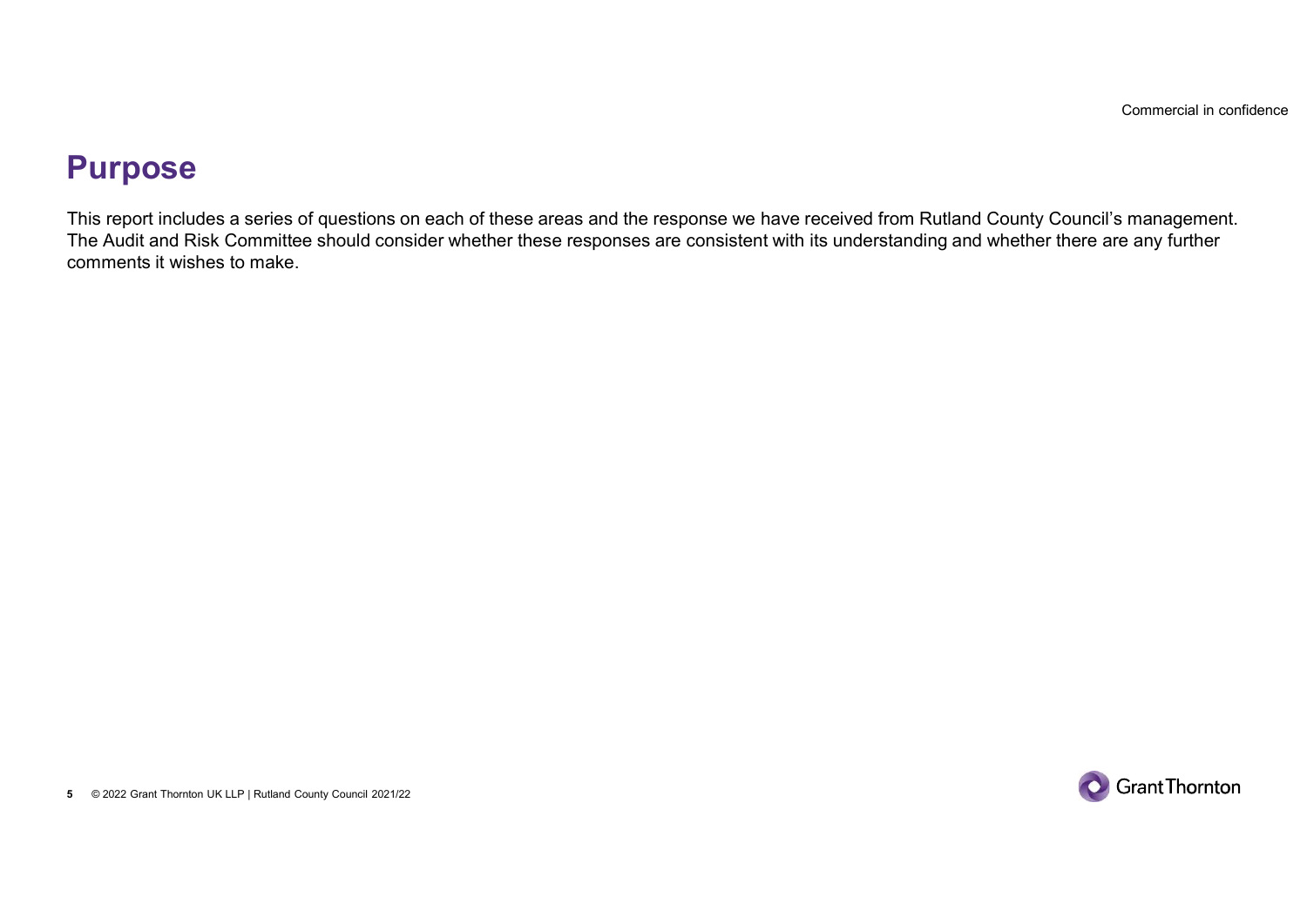### General Enquiries of Management

|                                                                                                                                                                                                                                                         | Commercial in confidence                                                                                                                                                                                                                                                                                                                                                      |
|---------------------------------------------------------------------------------------------------------------------------------------------------------------------------------------------------------------------------------------------------------|-------------------------------------------------------------------------------------------------------------------------------------------------------------------------------------------------------------------------------------------------------------------------------------------------------------------------------------------------------------------------------|
| <b>General Enquiries of Management</b><br><b>Question</b>                                                                                                                                                                                               | <b>Management response</b>                                                                                                                                                                                                                                                                                                                                                    |
| 1. What do you regard as the key events or issues that<br>will have a significant impact on the financial statements<br>for 2021/22?                                                                                                                    | Ongoing effects of Covid 19 Pandemic -particularly affecting certainty of asset valuations, pension fund<br>figures, increased costs in social care and levels of provisions.                                                                                                                                                                                                 |
| 2. Have you considered the appropriateness of the<br>accounting policies adopted by Rutland County<br>Council?<br>Have there been any events or transactions that may<br>cause you to change or adopt new accounting policies?<br>If so, what are they? | An analysis of accounting policies has been carried out with reference to the Code of Practice, but with<br>consideration of the Council's individual arrangements. Consideration was given to whether any changes<br>were needed due to the impact of the pandemic, particularly relating to expected credit losses but the<br>existing policies are considered appropriate. |
| 3. Is there any use of financial instruments, including<br>derivatives? If so, please explain                                                                                                                                                           | The council's financial instruments only include "straight-forward" borrowing, investment, debtors and<br>creditors. All financial instruments used are covered within the TMS                                                                                                                                                                                                |
| 4. Are you aware of any significant transaction outside<br>the normal course of business? If so, what are they?                                                                                                                                         | Receipt of government funding relating to the pandemic. The largest amount relates to Business Grants -<br>however, these are on an agent basis and will not be included in the Statement of Accounts.<br>Oakham School is in the process Academy transfer. No date has been confirmed but it is expected to be in<br>the first quarter of 2022/23                            |
|                                                                                                                                                                                                                                                         |                                                                                                                                                                                                                                                                                                                                                                               |

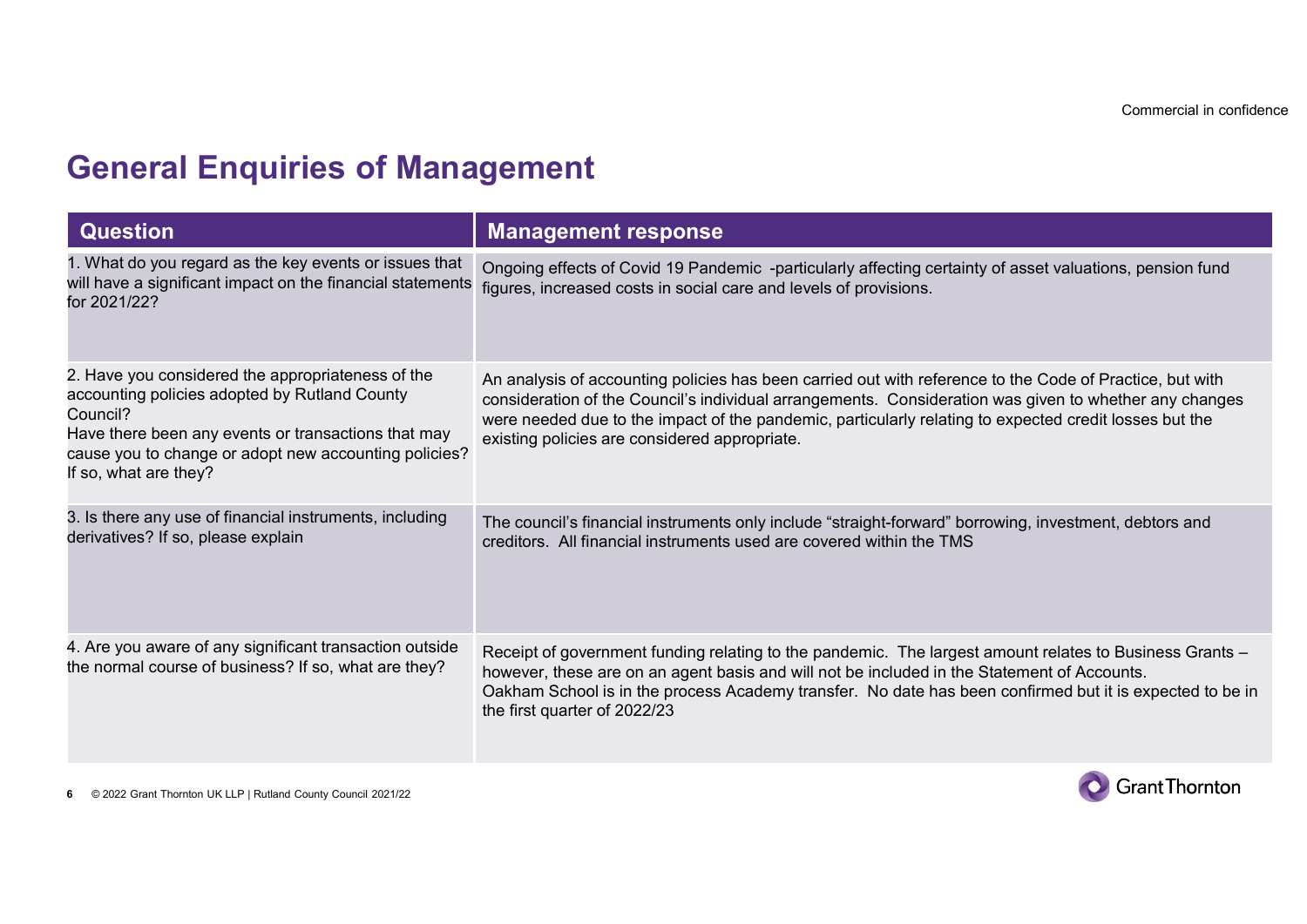### General Enquiries of Management

| <b>General Enquiries of Management</b>                                                                                                                                                                                                                                        | Commercial in confidence                                                                                                                                               |
|-------------------------------------------------------------------------------------------------------------------------------------------------------------------------------------------------------------------------------------------------------------------------------|------------------------------------------------------------------------------------------------------------------------------------------------------------------------|
| <b>Question</b>                                                                                                                                                                                                                                                               | <b>Management response</b>                                                                                                                                             |
| 5. Are you aware of any changes in circumstances that<br>would lead to impairment of non-current assets? If so,<br>what are they?                                                                                                                                             | Possible asset value impairments due to the pandemic and general global uncertainty relating to the<br>situation in Ukraine                                            |
| 6. Are you aware of any guarantee contracts? If so,<br>please provide further details                                                                                                                                                                                         | <b>No</b>                                                                                                                                                              |
| 7. Are you aware of the existence of loss contingencies<br>and/or un-asserted claims that may affect the financial<br>statements? If so, please provide further details                                                                                                       | <b>No</b>                                                                                                                                                              |
| 8. Other than in house solicitors, can you provide details 39 Essex Chambers LLP;<br>of those solicitors utilised by Rutland County Council<br>during the year. Please indicate where they are working LGSS Law Ltd;<br>on open litigation or contingencies from prior years? | Landmark Chambers;<br>Weightmans LLP,<br>Bevan Brittan;<br>Anthony Collins Solicitors LLP;<br>Shakespeare Martineau.<br>Not aware of any open litigation at this time. |

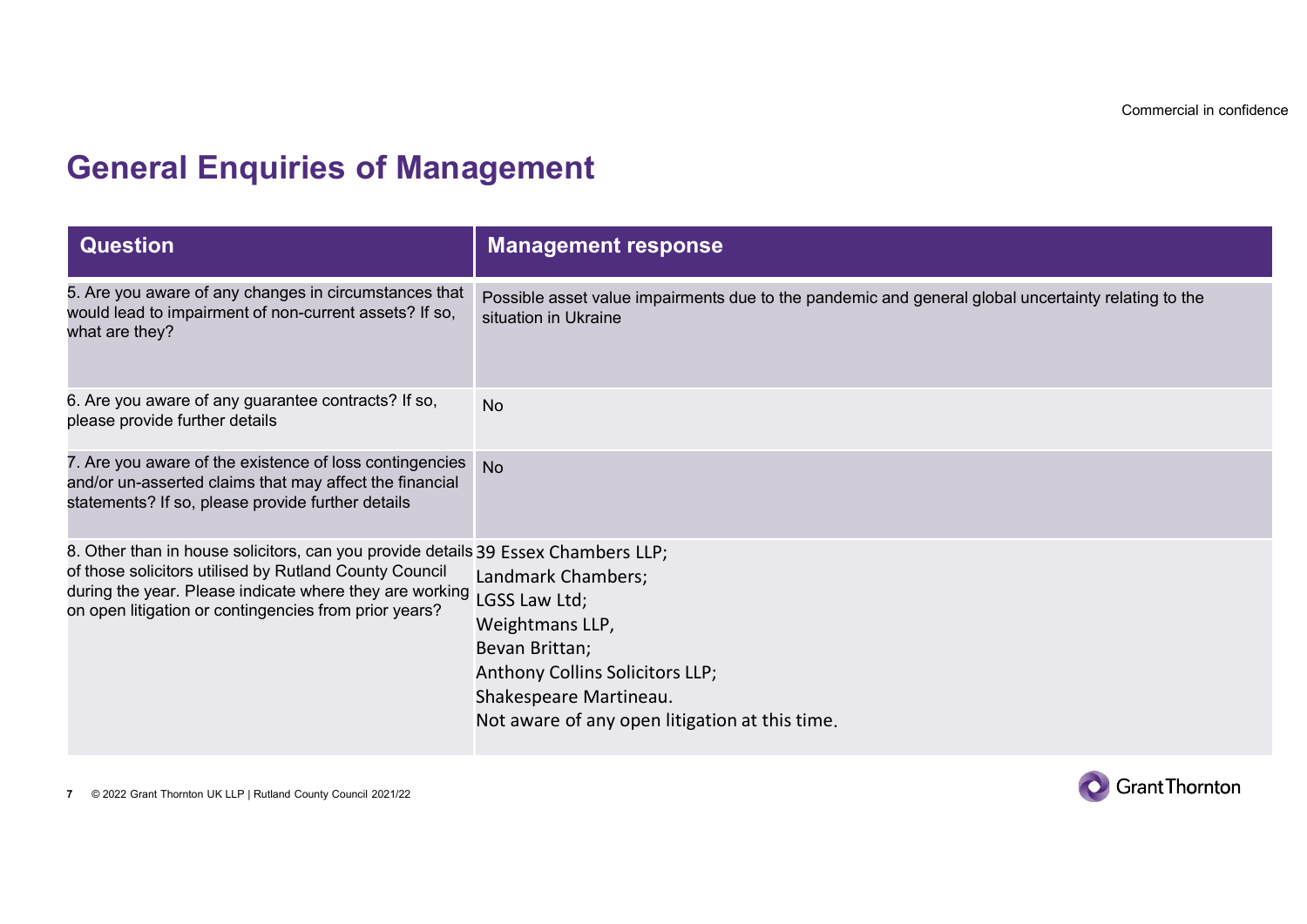### General Enquiries of Management

|                                                                                                                                                                                                                               | Commercial in confidence                                                                             |
|-------------------------------------------------------------------------------------------------------------------------------------------------------------------------------------------------------------------------------|------------------------------------------------------------------------------------------------------|
|                                                                                                                                                                                                                               |                                                                                                      |
| <b>General Enquiries of Management</b>                                                                                                                                                                                        |                                                                                                      |
| <b>Question</b>                                                                                                                                                                                                               | <b>Management response</b>                                                                           |
| 9. Have any of the Rutland County Council's service<br>providers reported any items of fraud, non-compliance<br>with laws and regulations or uncorrected misstatements<br>which would affect the financial statements? If so, | <b>None</b>                                                                                          |
| please provide further details                                                                                                                                                                                                |                                                                                                      |
| 10. Can you provide details of other advisors consulted<br>during the year and the issue on which they were<br>consulted?                                                                                                     | Resource Futures Ltd - new Waste Management Contract<br>Programme Officer Solutions Ltd - Local Plan |

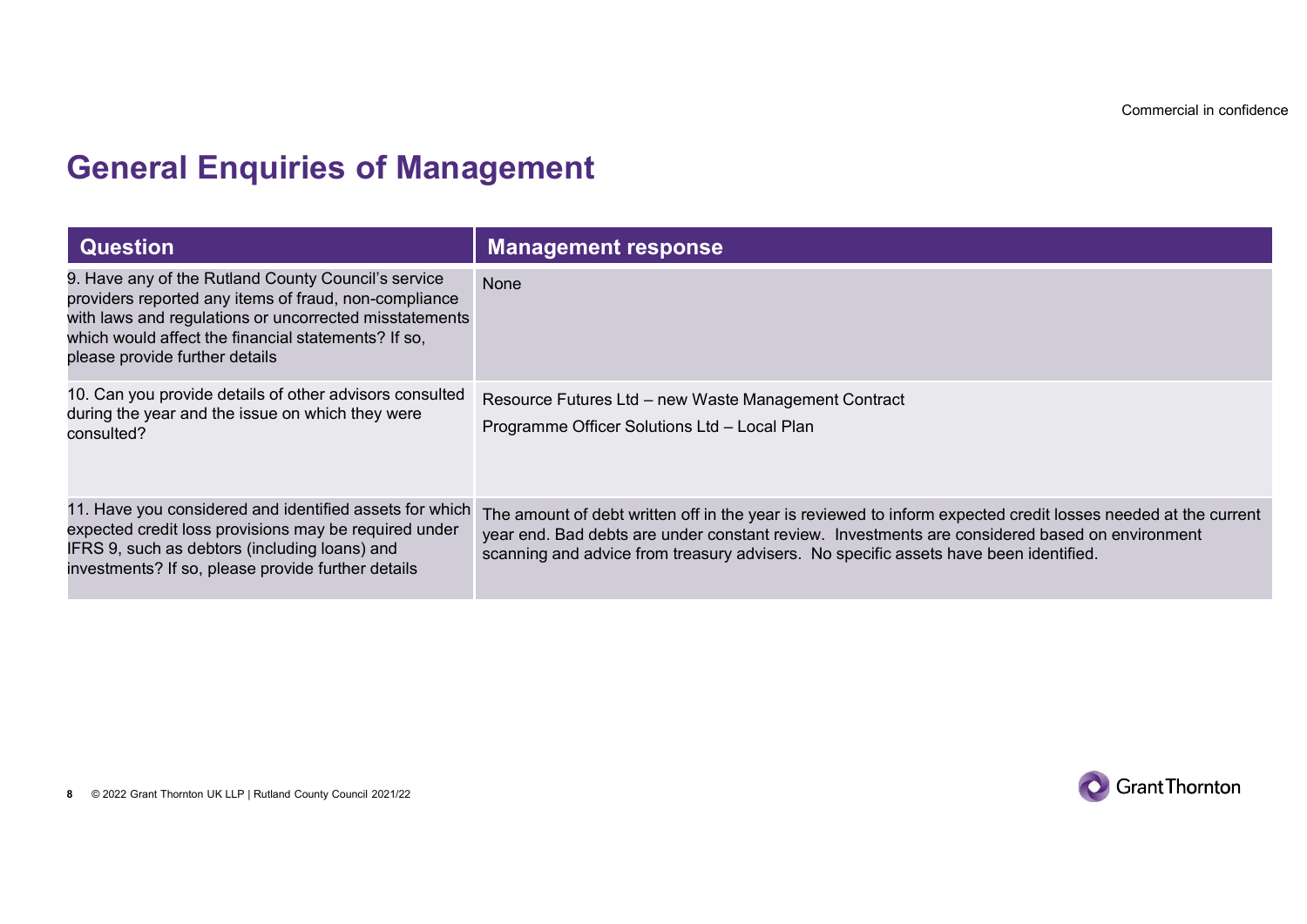## Fraud

#### Matters in relation to fraud

ISA (UK) 240 covers auditors responsibilities relating to fraud in an audit of financial statements.

The primary responsibility to prevent and detect fraud rests with both the Audit and Risk Committee and management. Management, with the oversight of the Audit and Risk Committee, needs to ensure a strong emphasis on fraud prevention and deterrence and encourage a culture of honest and ethical behaviour. As part of its oversight, the Audit and Risk Committee should consider the potential for override of controls and inappropriate influence over the financial reporting process. Fraud Matters in relation to fraud<br>
SA (UK) 240 covers auditors responsibilities relating to fraud in an audit of financial statements.<br>
The primary responsibility to prevent and detect fraud rests with both the Audit and Fraud Matters in relation to fraud<br>
ISA (UK) 240 covers auditors responsibilities relating to fraud in an audit of financial statements.<br>
The primary responsibility to prevent and detect fraud rests with both the Audit and Matters in relation to fraud<br>ISA (UK) 240 covers auditors responsibilities relating to fraud in an audit of financial statements.<br>The primary responsibility to prevent and detect fraud rests with both the Audit and Risk Co FIRM (UK) 240 covers auditors responsibilities relating to fraud in an audit of financial statements.<br>
The primary responsibility to prevent and detect fraud rests with both the Audit and Risk Committee at<br>
the oversight o

As Rutland County Council's external auditor, we are responsible for obtaining reasonable assurance that the financial statements are free from material misstatement due to fraud or error. We are required to maintain professional scepticism throughout the audit, considering the potential for management override of controls.

As part of our audit risk assessment procedures we are required to consider risks of fraud. This includes considering the arrangements management has put in place with regard to fraud risks including:

- 
- 
- 
- 

We need to understand how the Audit and Risk Committee oversees the above processes. We are also required to make inquiries of both management and the Audit and Risk Committee as to their knowledge of any actual, suspected or alleged fraud. These areas have been set out in the fraud risk assessment questions below together with responses from Rutland County Council's management.

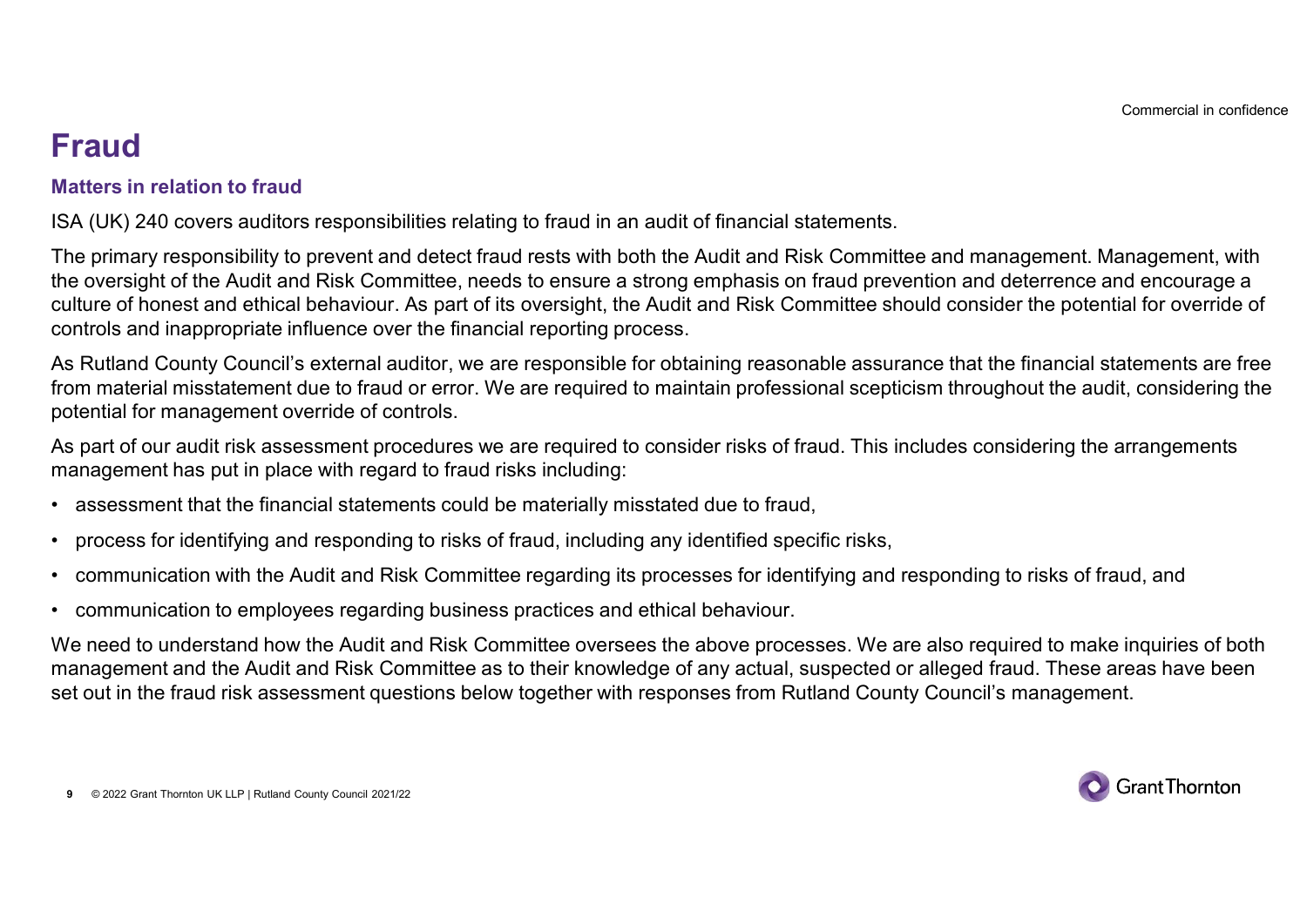| <b>Fraud risk assessment</b>                                                                                                                                                                                                                          | Commercial in confidence                                                                                                                                                                                                                                                                                                                                              |
|-------------------------------------------------------------------------------------------------------------------------------------------------------------------------------------------------------------------------------------------------------|-----------------------------------------------------------------------------------------------------------------------------------------------------------------------------------------------------------------------------------------------------------------------------------------------------------------------------------------------------------------------|
| <b>Question</b>                                                                                                                                                                                                                                       | <b>Management response</b>                                                                                                                                                                                                                                                                                                                                            |
| 1. Has Rutland County Council assessed the risk of<br>material misstatement in the financial statements due to<br>fraud?                                                                                                                              | Yes. The risk of material mis-statement of the accounts is low                                                                                                                                                                                                                                                                                                        |
| How has the process of identifying and responding to<br>the risk of fraud been undertaken and what are the<br>results of this process?                                                                                                                | Controls are in place to prevent and detect fraud. See Counter Fraud & Corruption Policy. Strategic<br>Risk Register, Fraud Risk Register, and Head of Internal Audit Annual Report, - all are reported to Audit<br>& Risk Committee. No material instances of fraud have been reported in 2021/22.                                                                   |
| How do the council's risk management processes link to<br>financial reporting?                                                                                                                                                                        | All financial reports to Council from the S151 officer contain reference to risks. There are strong controls<br>over the sales and purchase ledgers to prevent fraud - these are assessed regularly by internal audit<br>with reports going to the Chair of the Audit & Risk Committee. The Committee also receive a summary<br>of the outcome of all internal audits |
| 2. What have you determined to be the classes of<br>accounts, transactions and disclosures most at risk to<br>fraud?                                                                                                                                  | Grants & welfare payments.                                                                                                                                                                                                                                                                                                                                            |
| 3. Are you aware of any instances of actual, suspected<br>or alleged fraud, errors or other irregularities either<br>within Rutland County Council as a whole, or within<br>specific departments since 1 April 2021? If so, please<br>provide details | None identified at the time of writing.                                                                                                                                                                                                                                                                                                                               |
|                                                                                                                                                                                                                                                       |                                                                                                                                                                                                                                                                                                                                                                       |

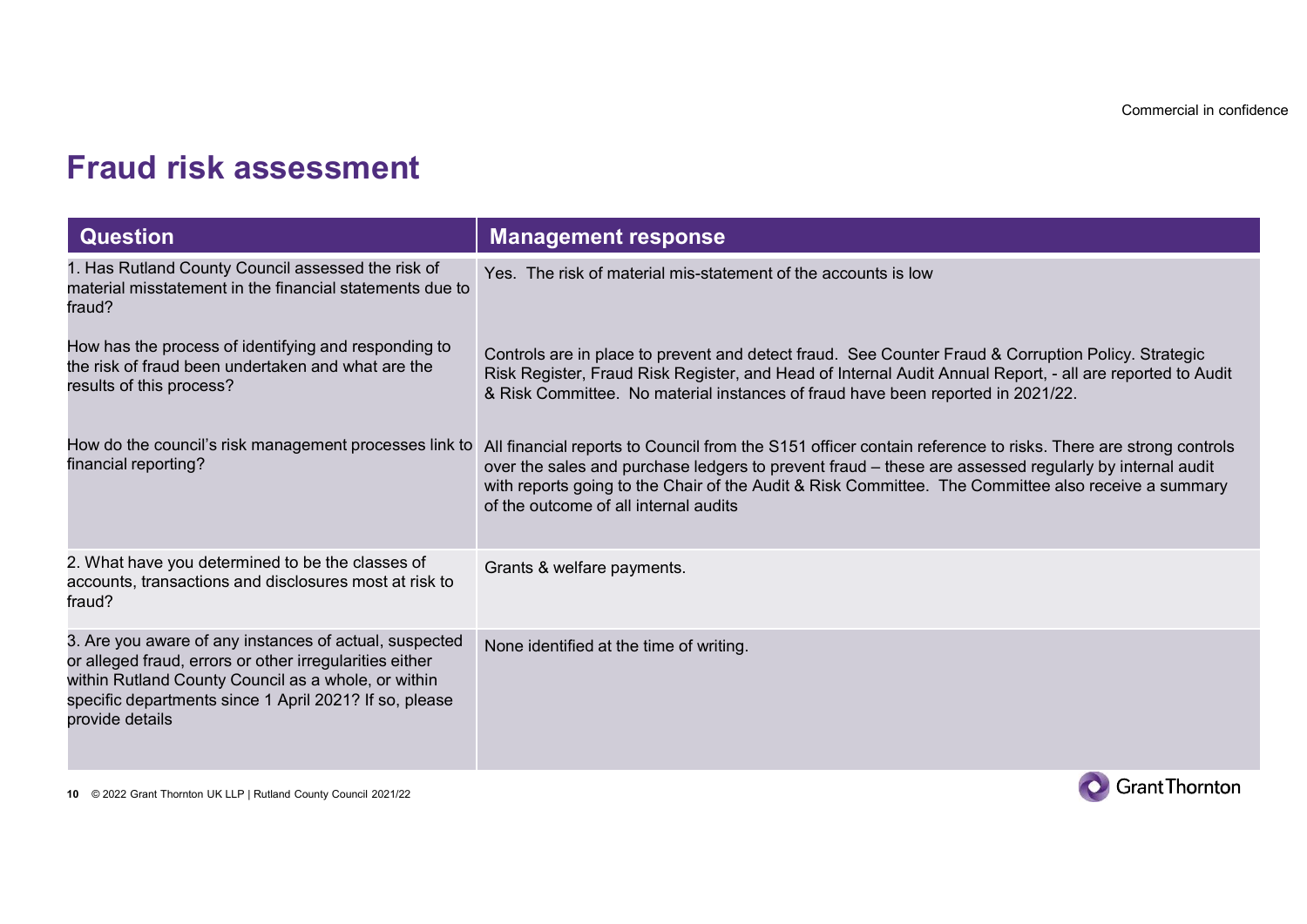|                                                                                                                       | Commercial in confidence                                                                                                                                                            |
|-----------------------------------------------------------------------------------------------------------------------|-------------------------------------------------------------------------------------------------------------------------------------------------------------------------------------|
| <b>Fraud risk assessment</b>                                                                                          |                                                                                                                                                                                     |
| <b>Question</b>                                                                                                       | <b>Management response</b>                                                                                                                                                          |
| 4. As a management team, how do you communicate<br>risk issues (including fraud) to those charged with<br>governance? | Regular reports on Risk Management Policy, Strategic Risk Register, Counter Fraud Strategy, Fraud Risk<br>Register and internal audit reports to Audit & Risk Committee             |
|                                                                                                                       |                                                                                                                                                                                     |
| 5. Have you identified any specific fraud risks? If so,<br>please provide details                                     | None in 2021/22 other than identified at question 2 of this section.                                                                                                                |
| Do you have any concerns there are areas that are at<br>risk of fraud?                                                | No. See Fraud Risk Register                                                                                                                                                         |
| Are there particular locations within Rutland County<br>Council where fraud is more likely to occur?                  | No. See Fraud Risk register                                                                                                                                                         |
| 6. What processes do Rutland County Council have in<br>place to identify and respond to risks of fraud?               | See Counter-Fraud Strategy, Fraud Risk Register, Risk Management Policy, Financial Procedure Rules and<br>response to question 1 of this section. Internal audit review of controls |
|                                                                                                                       |                                                                                                                                                                                     |
|                                                                                                                       |                                                                                                                                                                                     |
|                                                                                                                       |                                                                                                                                                                                     |

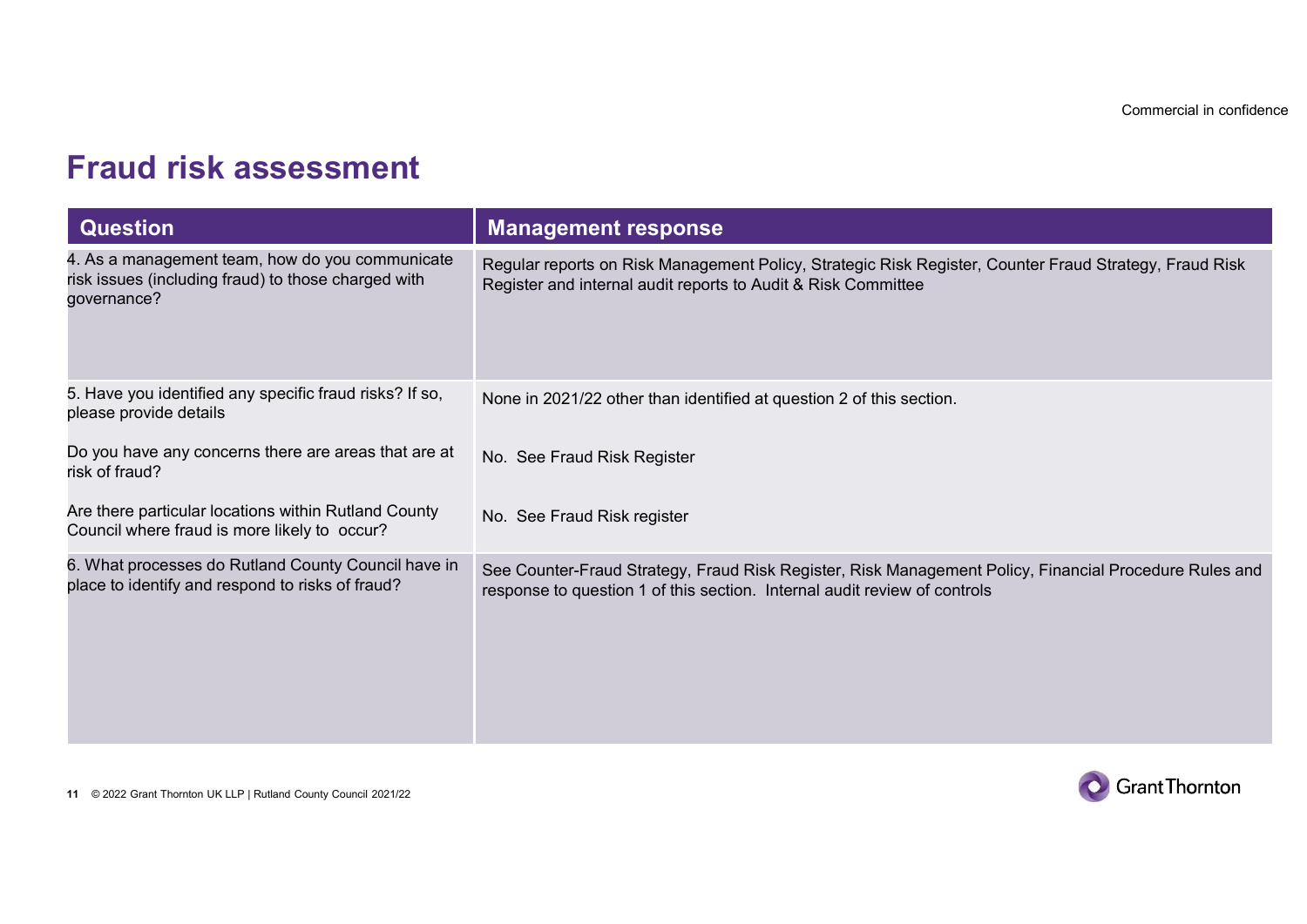|                                                                                                                                                                                                                                                      | Commercial in confidence                                                                                                                                                           |
|------------------------------------------------------------------------------------------------------------------------------------------------------------------------------------------------------------------------------------------------------|------------------------------------------------------------------------------------------------------------------------------------------------------------------------------------|
|                                                                                                                                                                                                                                                      |                                                                                                                                                                                    |
| <b>Fraud risk assessment</b>                                                                                                                                                                                                                         |                                                                                                                                                                                    |
| <b>Question</b>                                                                                                                                                                                                                                      | <b>Management response</b>                                                                                                                                                         |
| 7. How do you assess the overall control environment for Rutland<br>County Council, including:                                                                                                                                                       | See Financial Procedure Rules, previous year's Annual Governance Statement, Internal<br>Audit Plan.                                                                                |
| the existence of internal controls, including segregation of<br>duties; and<br>the process for reviewing the effectiveness the system of<br>internal control?                                                                                        | Regular internal audit reviews of processes. Head of Internal Audit Annual report.<br>See previous year's Annual Governance Statement. Annual internal audit of key financial      |
| If internal controls are not in place or not effective where are the                                                                                                                                                                                 | systems with reports going to the Chair of the Audit & Risk Committee<br>See Head of Internal Audit Annual report.                                                                 |
| risk areas and what mitigating actions have been taken?                                                                                                                                                                                              |                                                                                                                                                                                    |
| What other controls are in place to help prevent, deter or detect<br>fraud?                                                                                                                                                                          | Whistle Blowing Policy, Codes of Conduct for Members and Officers, information on staff<br>Intranet, Money Laundering protocol and guidance, Gifts & Hospitality Policy, training, |
| Are there any areas where there is a potential for override of<br>controls or inappropriate influence over the financial reporting<br>process (for example because of undue pressure to achieve<br>financial targets)? If so, please provide details | segregation of duties, access controls, authorisation levels<br>No. Regular reviews of controls and their operation by internal audit. Whistleblowing<br>Policy                    |

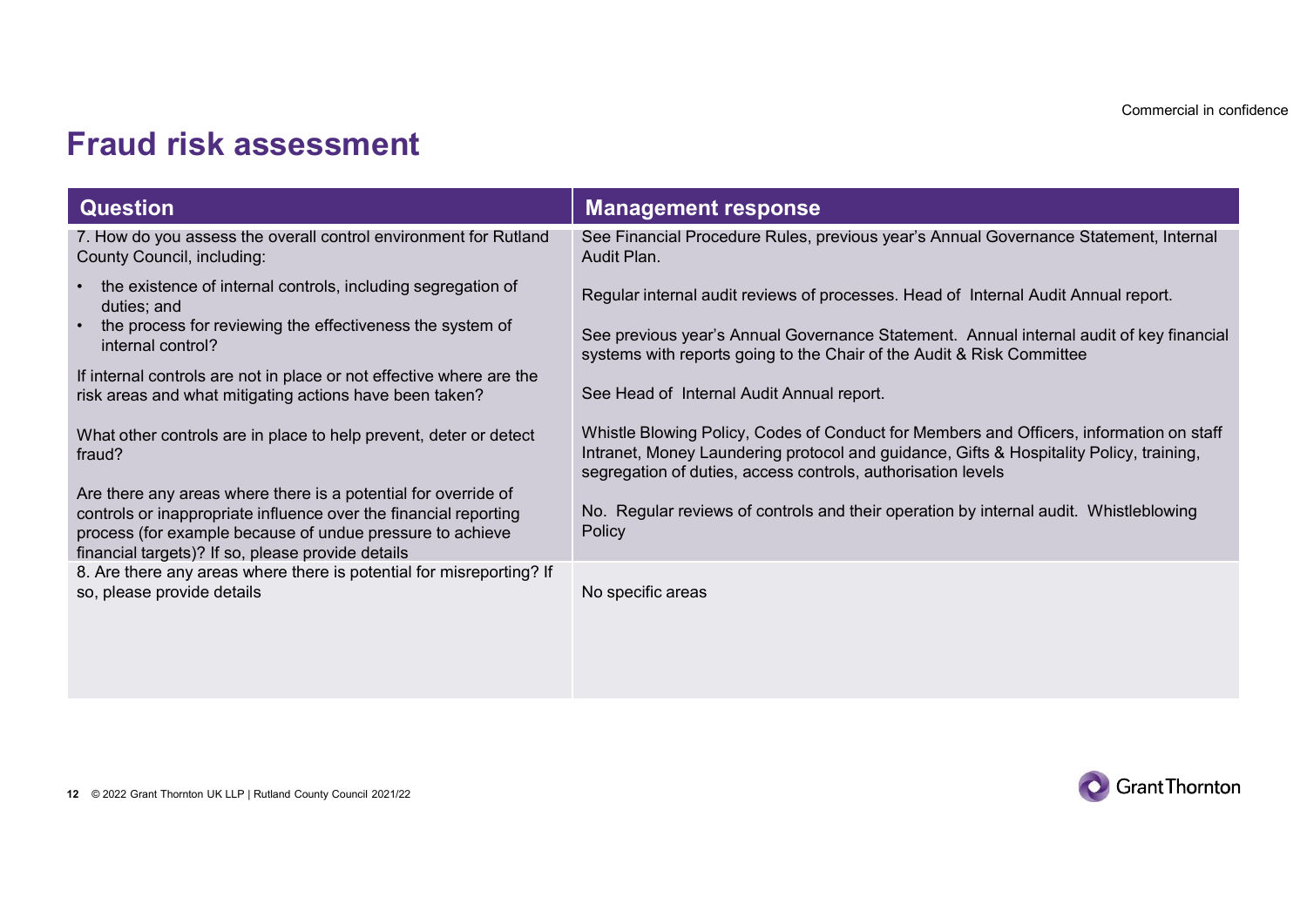| Fraud risk assessment                                                                                                                                | Commercial in confidence                                                                                                                                                                                                     |
|------------------------------------------------------------------------------------------------------------------------------------------------------|------------------------------------------------------------------------------------------------------------------------------------------------------------------------------------------------------------------------------|
| <b>Question</b>                                                                                                                                      | <b>Management response</b>                                                                                                                                                                                                   |
| 9. How does Rutland County Council communicate<br>and encourage ethical behaviours and business<br>processes of it's staff and contractors?          | Codes of Conduct on website and staff Intranet. Induction process for new starters, training for new<br>members, ongoing training Other policies and procedures                                                              |
| How do you encourage staff to report their concerns<br>about fraud?                                                                                  | Whistleblowing Policy, training                                                                                                                                                                                              |
| What concerns are staff expected to report about<br>fraud? Have any significant issues been reported? If<br>so, please provide details               | See Counter Fraud Strategy<br>Not aware of any at this time                                                                                                                                                                  |
| 10. From a fraud and corruption perspective, what<br>are considered to be high-risk posts?                                                           | Strategic Director - Resources - overall control of fraud and risks<br>Finance Manager - responsibility for the overall financial systems<br>Head of HR – false employees                                                    |
| How are the risks relating to these posts identified,<br>assessed and managed?                                                                       | Controls in place regularly assessed by internal audit<br><b>Fraud Risk Register</b>                                                                                                                                         |
| 11. Are you aware of any related party relationships<br>or transactions that could give rise to instances of<br>fraud? If so, please provide details | Any significant related party transactions are disclosed within the accounts                                                                                                                                                 |
| How do you mitigate the risks associated with fraud<br>related to related party relationships and<br>transactions?                                   | Members submit an annual return declaring conflicts of interest and any related parties.<br>Members are also required to declare any interest in agenda items during meetings and on an ad hoc<br>basis throughout the year. |
| 13 © 2022 Grant Thornton UK LLP   Rutland County Council 2021/22                                                                                     | <b>Grant I hornton</b>                                                                                                                                                                                                       |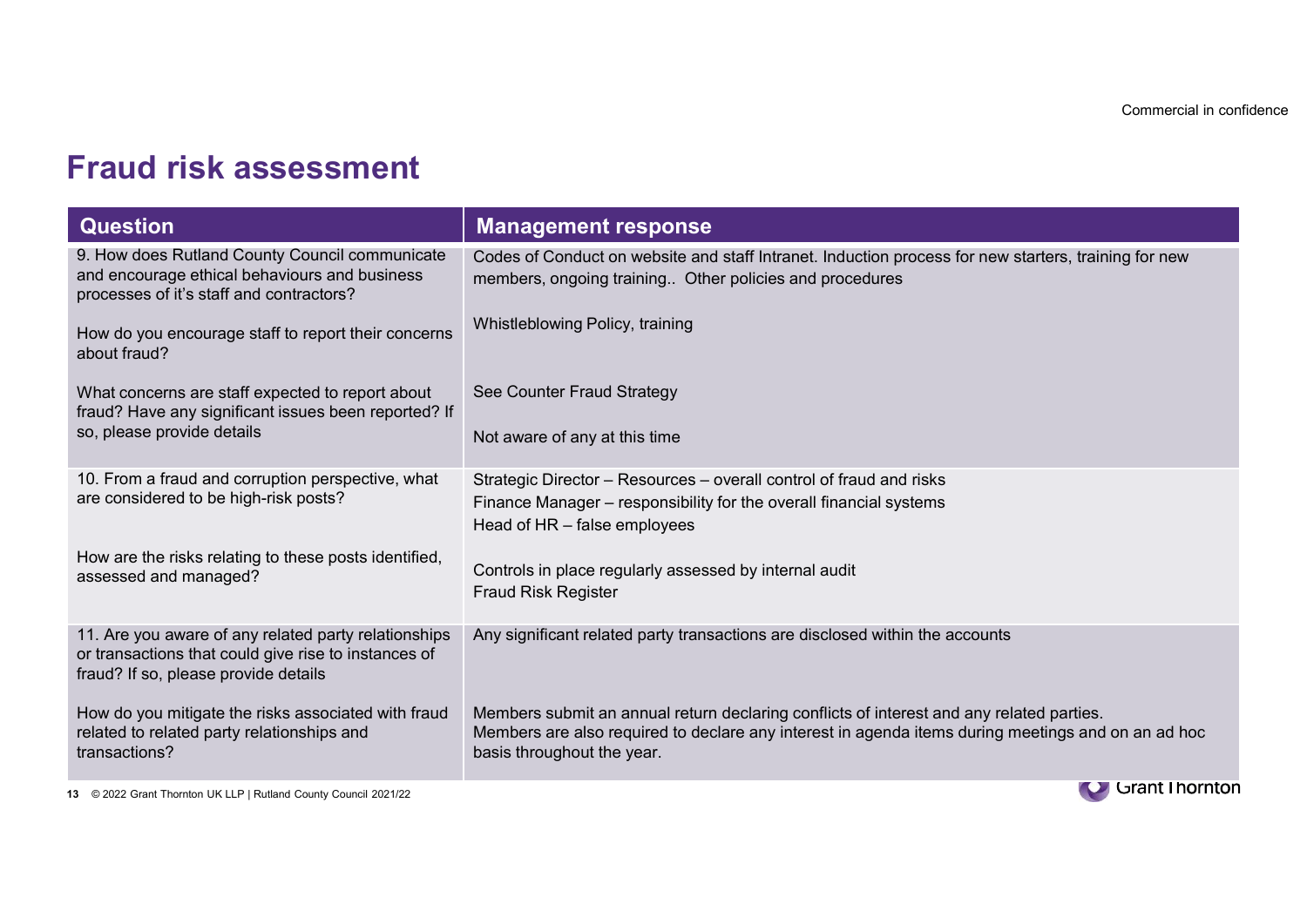| Commercial in confidence<br><b>Fraud risk assessment</b><br><b>Question</b><br><b>Management response</b><br>12. What arrangements are in place to report fraud<br>See responses to previous questions<br>issues and risks to the Audit and Risk Committee?<br>Any frauds identified are reported to the Audit & Risk Committee<br>How does the Audit and Risk Committee exercise<br>oversight over management's processes for<br>The Committee can request internal audit to review systems or processes where reports have identified |
|-----------------------------------------------------------------------------------------------------------------------------------------------------------------------------------------------------------------------------------------------------------------------------------------------------------------------------------------------------------------------------------------------------------------------------------------------------------------------------------------------------------------------------------------|
|                                                                                                                                                                                                                                                                                                                                                                                                                                                                                                                                         |
|                                                                                                                                                                                                                                                                                                                                                                                                                                                                                                                                         |
|                                                                                                                                                                                                                                                                                                                                                                                                                                                                                                                                         |
|                                                                                                                                                                                                                                                                                                                                                                                                                                                                                                                                         |
|                                                                                                                                                                                                                                                                                                                                                                                                                                                                                                                                         |
|                                                                                                                                                                                                                                                                                                                                                                                                                                                                                                                                         |
|                                                                                                                                                                                                                                                                                                                                                                                                                                                                                                                                         |
|                                                                                                                                                                                                                                                                                                                                                                                                                                                                                                                                         |
| identifying and responding to risks of fraud and<br>concerns.<br>breaches of internal control?                                                                                                                                                                                                                                                                                                                                                                                                                                          |
| What has been the outcome of these arrangements<br>No identified instances of fraud to date in 2021/22<br>so far this year?                                                                                                                                                                                                                                                                                                                                                                                                             |
| 13. Are you aware of any whistle blowing potential<br>Not aware of any at this time<br>or complaints by potential whistle blowers? If so,<br>what has been your response?                                                                                                                                                                                                                                                                                                                                                               |
| 14. Have any reports been made under the Bribery<br>Not aware of any at this time<br>Act? If so, please provide details                                                                                                                                                                                                                                                                                                                                                                                                                 |

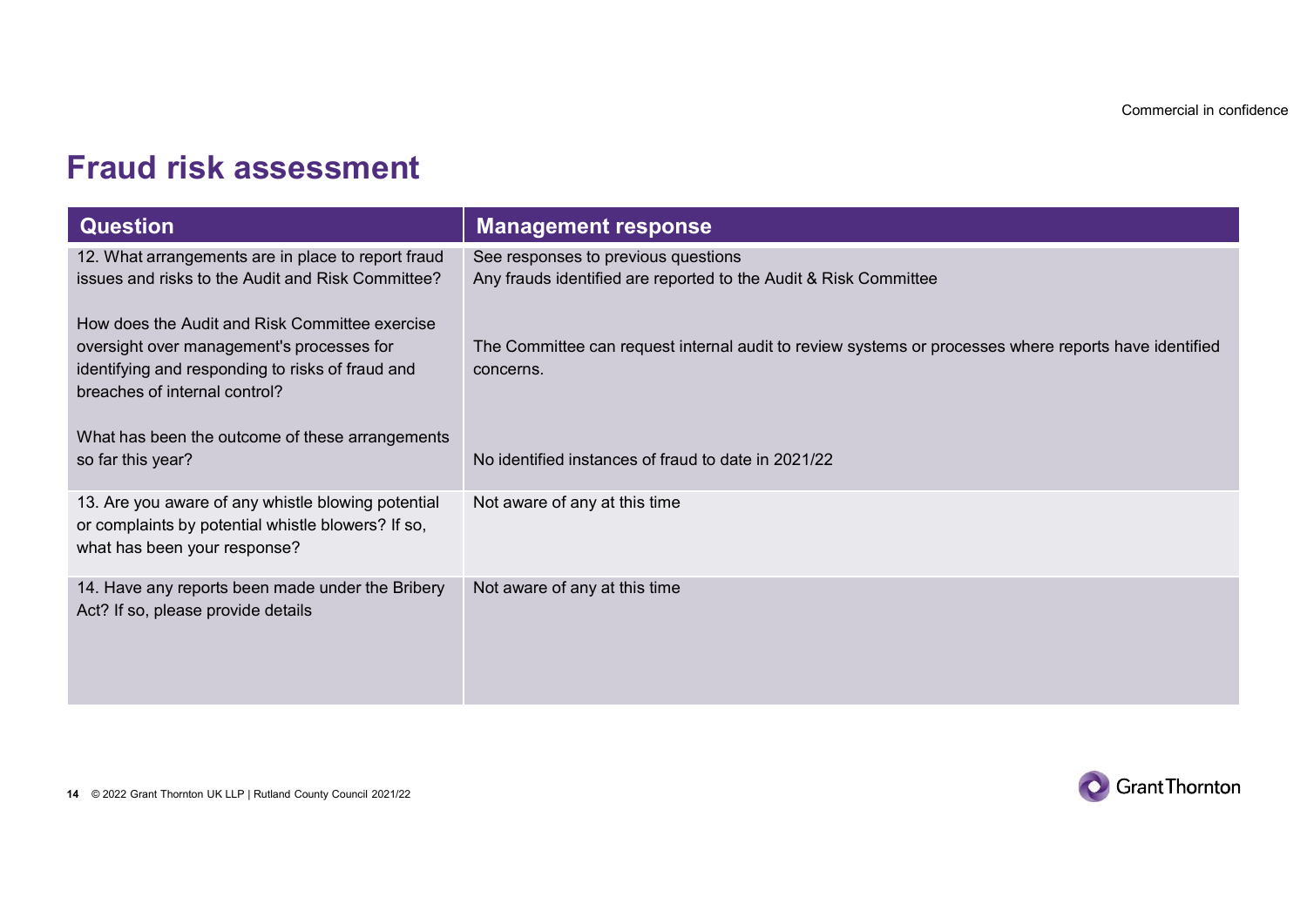### Law and regulations

#### Matters in relation to laws and regulations

ISA (UK) 250 requires us to consider the impact of laws and regulations in an audit of the financial statements.

Management, with the oversight of the Audit and Risk Committee, is responsible for ensuring that Rutland County Council's operations are conducted in accordance with laws and regulations, including those that determine amounts in the financial statements.

As auditor, we are responsible for obtaining reasonable assurance that the financial statements are free from material misstatement due to fraud or error, taking into account the appropriate legal and regulatory framework. As part of our risk assessment procedures we are required to make Law and regulations<br>
Matters in relation to laws and regulations<br>
ISA (UK) 250 requires us to consider the impact of laws and regulations in an audit of the financial statements.<br>
Management, with the oversight of the Audi aware of non-compliance or suspected non-compliance we need to gain an understanding of the non-compliance and the possible effect on the financial statements.

Risk assessment questions have been set out below together with responses from management.

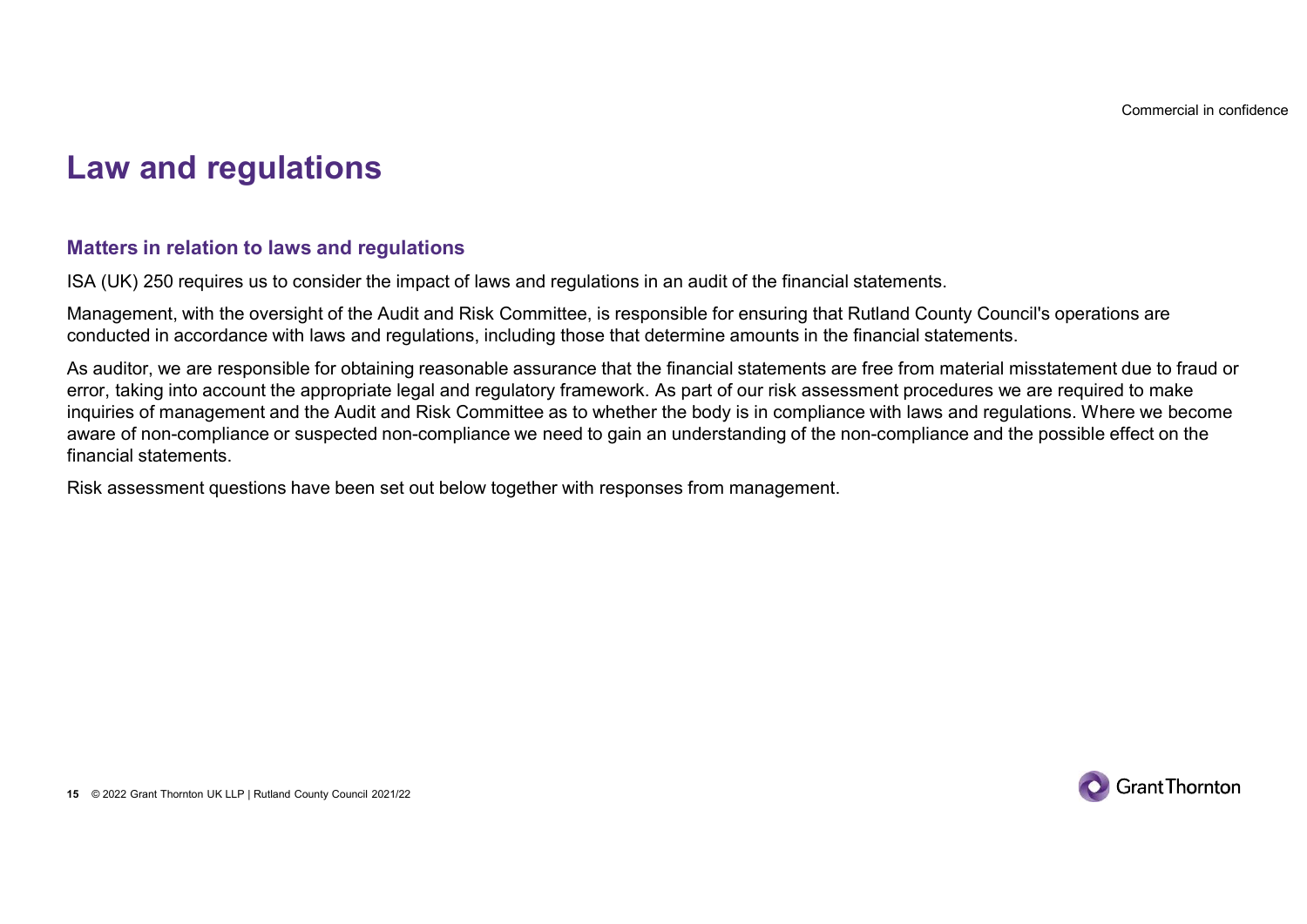### Impact of laws and regulations

|                                                                                                                                                                                                                                | Commercial in confidence                                                                                                                                                                                                                                                                                                                                                                                                   |  |
|--------------------------------------------------------------------------------------------------------------------------------------------------------------------------------------------------------------------------------|----------------------------------------------------------------------------------------------------------------------------------------------------------------------------------------------------------------------------------------------------------------------------------------------------------------------------------------------------------------------------------------------------------------------------|--|
| <b>Impact of laws and regulations</b>                                                                                                                                                                                          |                                                                                                                                                                                                                                                                                                                                                                                                                            |  |
| <b>Question</b>                                                                                                                                                                                                                | <b>Management response</b>                                                                                                                                                                                                                                                                                                                                                                                                 |  |
| 1. How does management gain assurance that all relevant laws<br>and regulations have been complied with?                                                                                                                       | Directors & Heads of Service are responsible for ensuring compliance within their areas and<br>make annual declarations. The Monitoring Officer is responsible for identifying and<br>evaluating claims - external solicitors are contacted if necessary. The Monitoring officer                                                                                                                                           |  |
| What arrangements does Rutland County Council have in place<br>to prevent and detect non-compliance with laws and<br>regulations?                                                                                              | raises awareness of legal requirements at meetings. The Monitoring Officer's<br>responsibilities are set out in the Constitution. Internal audit reviews consider compliance<br>with laws and regulations where appropriate.                                                                                                                                                                                               |  |
| Are you aware of any changes to the council's regulatory<br>environment that may have a significant impact on the council's<br>financial statements?                                                                           | None that would impact on the financial statements for 2021/22                                                                                                                                                                                                                                                                                                                                                             |  |
| 2. How is the Audit and Risk Committee provided with<br>assurance that all relevant laws and regulations have been<br>complied with?                                                                                           | The Monitoring Officer attends Audit & Risk Committee meetings to advise on any areas of<br>concern. Assurance is also gained through the work of internal audit. The S151 Officer is<br>responsible for ensuring that the annual Statement of Accounts is prepared in accordance<br>with the relevant legal and regulatory requirements. A signed statement of responsibility is<br>included with the financial statement |  |
| 3. Have there been any instances of non-compliance or<br>suspected non-compliance with laws and regulation since 1<br>April 2021 with an on-going impact on the 2021/22 financial<br>statements? If so, please provide details | Not aware of any at this time                                                                                                                                                                                                                                                                                                                                                                                              |  |
| 4. Are there any actual or potential litigation or claims that<br>would affect the financial statements? If so, please provide<br>details                                                                                      | Not aware of any at this time                                                                                                                                                                                                                                                                                                                                                                                              |  |
| 16 © 2022 Grant Thornton UK LLP   Rutland County Council 2021/22                                                                                                                                                               | <b>Grant Thornton</b>                                                                                                                                                                                                                                                                                                                                                                                                      |  |

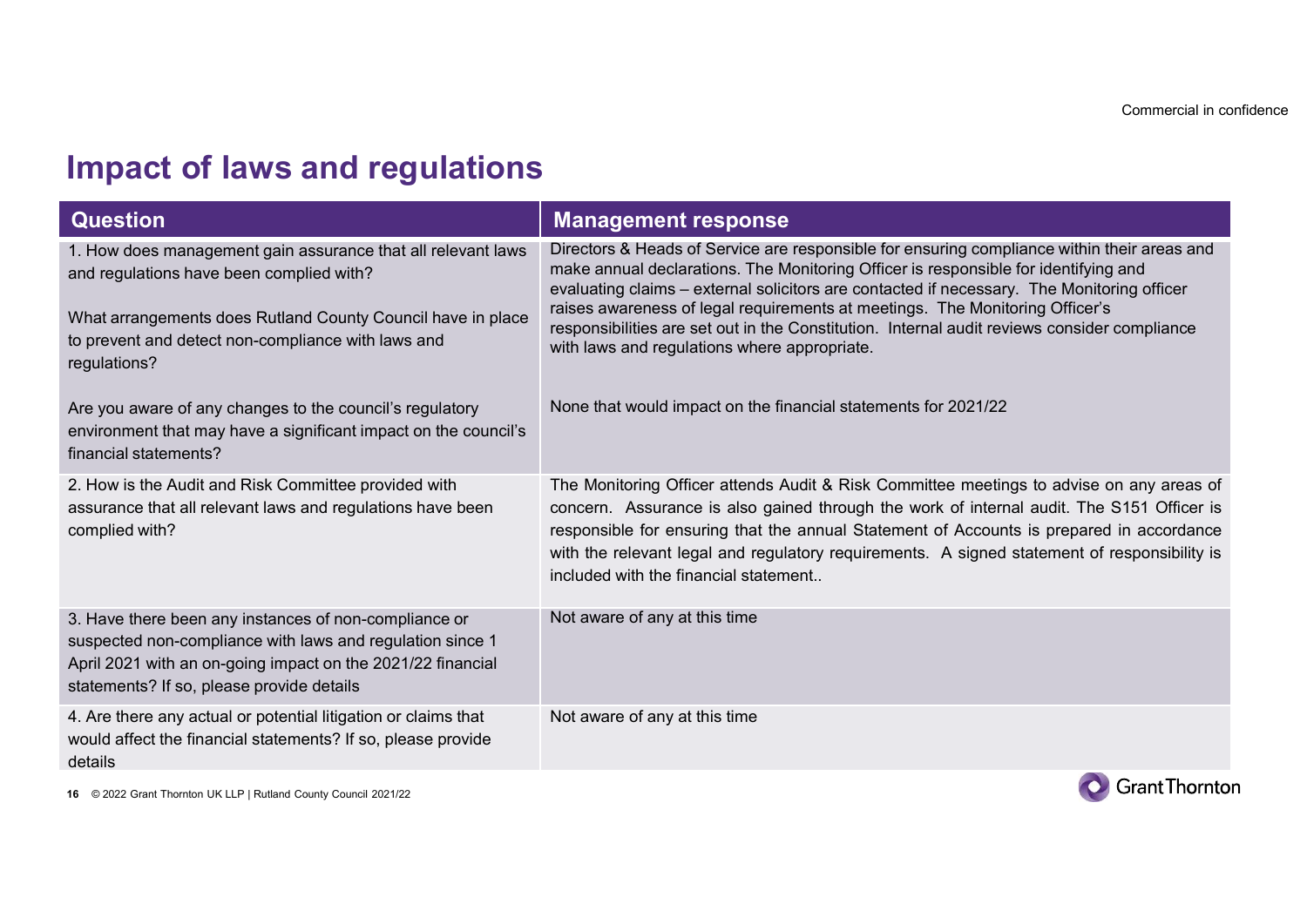### Impact of laws and regulations

|                                                                                                                                                                     | Commercial in confidence                                                                                                                                                |
|---------------------------------------------------------------------------------------------------------------------------------------------------------------------|-------------------------------------------------------------------------------------------------------------------------------------------------------------------------|
| <b>Impact of laws and regulations</b>                                                                                                                               |                                                                                                                                                                         |
| <b>Question</b>                                                                                                                                                     |                                                                                                                                                                         |
|                                                                                                                                                                     | <b>Management response</b>                                                                                                                                              |
| 5. What arrangements does Rutland County Council<br>have in place to identify, evaluate and account for<br>litigation or claims?                                    | See response to question 1 in this section. If known claims or litigation are in process at year-end, this<br>would be disclosed as a provision or contingent liability |
| 6. Have there been any reports from other regulatory<br>bodies, such as HM Revenues and Customs, which<br>indicate non-compliance? If so, please provide<br>details | Not aware of any at this time.                                                                                                                                          |



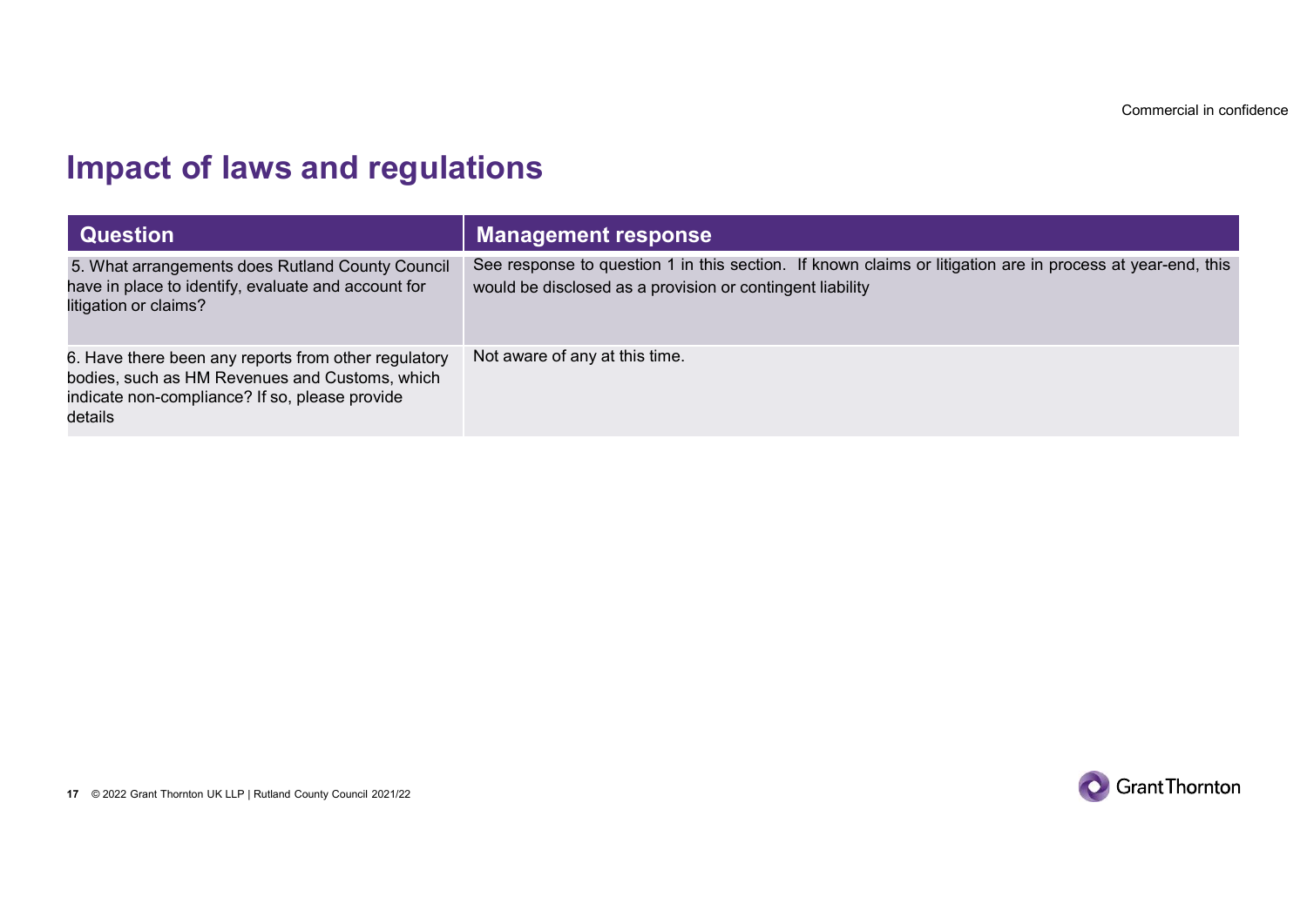### Related Parties

### Matters in relation to Related Parties

Rutland County Council are required to disclose transactions with bodies/individuals that would be classed as related parties. These may include: **ated Parties**<br>
ers in relation to Related Parties<br>
a County Council are required to disclose transactions with bodies/individuals that would be classed as related parties, These may<br>
bodies that directly, or indirectly t **ated Parties**<br>
ers in relation to Related Parties<br>
a County Council are required to disclose transactions with bodies/in<br>
<sup>9:</sup><br>
■ bodies that directly, or indirectly through one or more intermedia<br>
■ associates;<br>
■ joint **ated Parties**<br>
ers in relation to Related Parties<br>
a county council are required to disclose transactions with bodies/in<br>
<sup>9:</sup><br>
■ bodies that directly, or indirectly through one or more intermedia<br>
■ associates;<br>
■ joint

- 
- 
- 
- 
- 
- **ated Parties**<br>
a county Council are required to disclose transactions with bodies/individuals that would be classed as related pa<br>
a bodies that directly, or indirectly through one or more intermediaries, control, or are Commercial in<br>
a key management of Related Parties<br>
a County Council are required to disclose transactions with bodies/individuals that would be classed as related parties. These may<br>
a bodies that directly, or indirectly **Example 16 Parties**<br>
and County Council are required to disclose transactions with bodies/individuals that would be classed as related parties. These may<br>
a bodies that directly, or indirectly through one or more interme council.

A disclosure is required if a transaction (or series of transactions) is material on either side, i.e. if a transaction is immaterial from the council's perspective but material from a related party viewpoint then the council must disclose it.

**INCREDITE:**<br>
INCRETE INTERNATION TO RELATE CONDUCT TO RELATE TO CONDUCT TO RELATE THE CONDUCT TO RELATE THE CONDUCT TO A THE CONDUCT TO A THE CONDUCT TO A THE CONDUCT TO A THE CONDUCT TO A THE CONDUCT THE SURFACT TO A THE have established to identify such transactions. We will also carry out testing to ensure the related party transaction disclosures you make in the financial statements are complete and accurate.

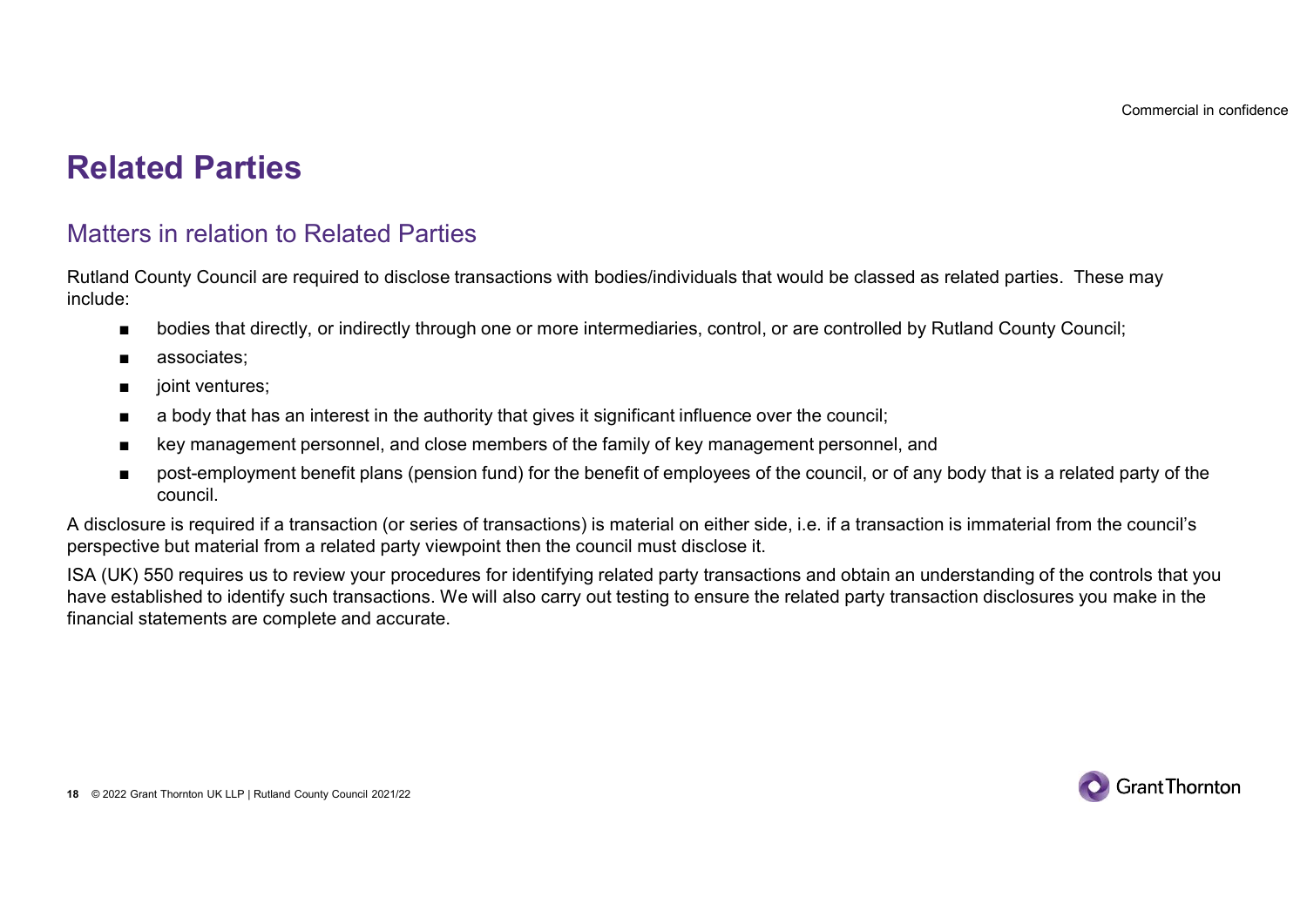### Related Parties

|                                                                                                                                                                                                                                                                                                                                                                                                                                                    | Commercial in confidence                                                                                                                                                                                                                 |
|----------------------------------------------------------------------------------------------------------------------------------------------------------------------------------------------------------------------------------------------------------------------------------------------------------------------------------------------------------------------------------------------------------------------------------------------------|------------------------------------------------------------------------------------------------------------------------------------------------------------------------------------------------------------------------------------------|
| <b>Related Parties</b>                                                                                                                                                                                                                                                                                                                                                                                                                             |                                                                                                                                                                                                                                          |
|                                                                                                                                                                                                                                                                                                                                                                                                                                                    |                                                                                                                                                                                                                                          |
| <b>Question</b>                                                                                                                                                                                                                                                                                                                                                                                                                                    | <b>Management response</b>                                                                                                                                                                                                               |
| 1. Have there been any changes in the related<br>parties including those disclosed in Rutland County<br>Council's 2020/21 financial statements?<br>If so please summarise:<br>the nature of the relationship between these<br>related parties and Rutland County Council<br>whether Rutland County Council has entered<br>into or plans to enter into any transactions with<br>these related parties<br>the type and purpose of these transactions | Some changes to post holders and councillors - no disclosures expected                                                                                                                                                                   |
| 2. What controls does Rutland County Council have<br>in place to identify, account for and disclose related<br>party transactions and relationships?                                                                                                                                                                                                                                                                                               | Register of Interest for Members<br>Annual declarations of related parties for members and officers, reviewed for completeness by senior<br>finance officers.<br>Requirement to disclose interest before items are discussed at meetings |
| 3. What controls are in place to authorise and<br>approve significant transactions and arrangements<br>with related parties?                                                                                                                                                                                                                                                                                                                       | If any potential transactions are identified, they would be reported to the S151 and Monitoring Officers for<br>authorisation and approval.                                                                                              |
| 4. What controls are in place to authorise and<br>approve significant transactions outside of the<br>normal course of business?                                                                                                                                                                                                                                                                                                                    | Emergency delegation set out in the Constitution and provisions in the Financial Procedure Rules.<br>Significant transactions reported retrospectively to relevant Committee or Councll.                                                 |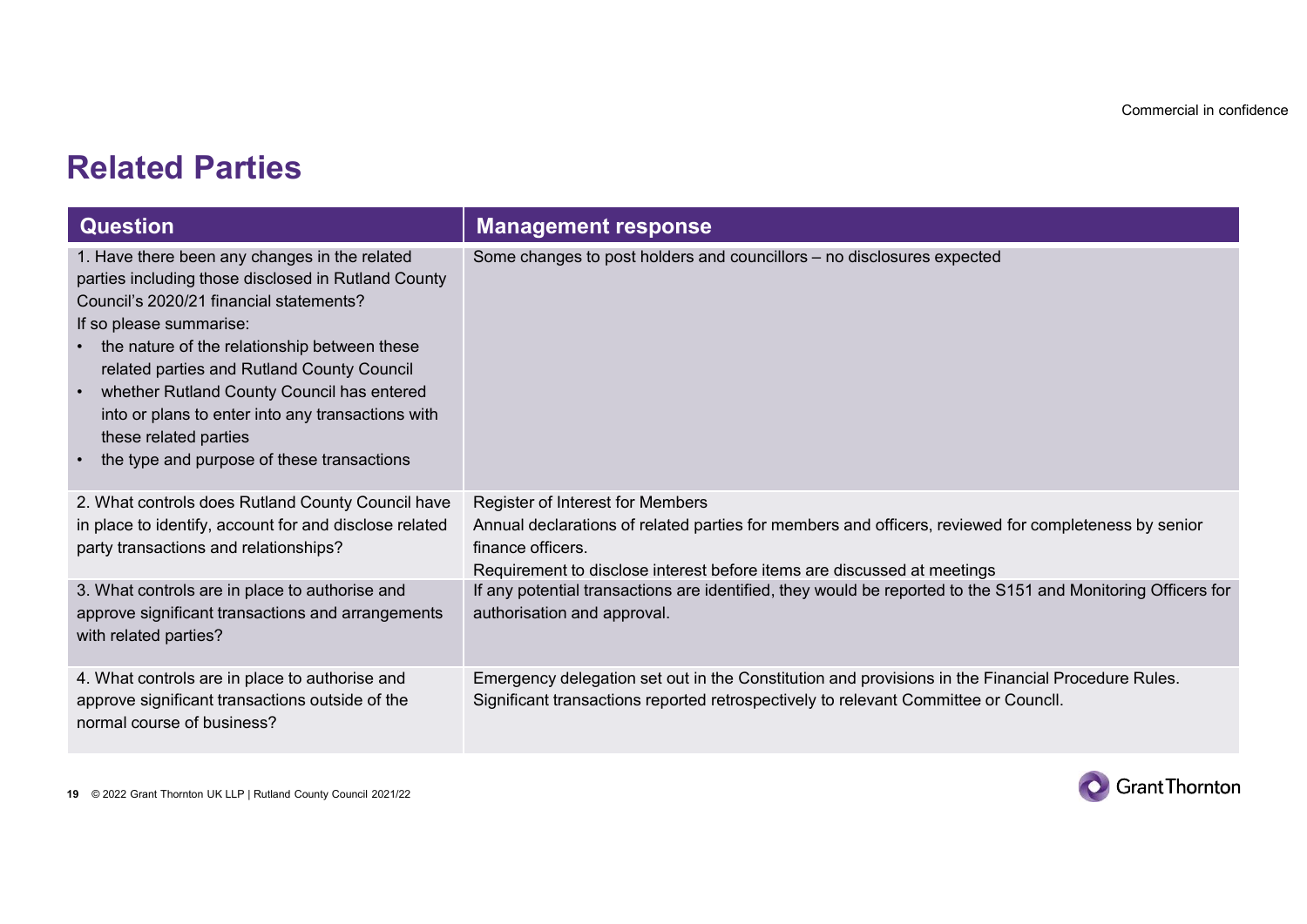## Going Concern

### Matters in relation to Going Concern

The audit approach for going concern is based on the requirements of ISA (UK) 570, as interpreted by Practice Note 10: Audit of financial statements and regularity of public sector bodies in the United Kingdom (Revised 2020). It also takes into account the National Audit Office's

**Going Concern**<br>
Matters in relation to Going Concern<br>
The audit approach for going concern is based on the requirements of ISA (UK) 570, as interpreted by Practice Note 10: Aud<br>
statements and regularity of public sector Practice Note 10 confirms that in many (but not all) public sector bodies, the use of the going concern basis of accounting is not a matter of Coing Concern<br>Significant for going concern<br>The audit approach for going concern is based on the requirements of ISA (UK) 570, as interpreted by Practice Note 10; Audit of financial<br>statements and regularity of public sect for accounting will apply where the body's services will continue to be delivered by the public sector. In such cases, a material uncertainty related to going concern is unlikely to exist.

For this reason, a straightforward and standardised approach to compliance with ISA (UK) 570 will often be appropriate for public sector bodies. This will be a proportionate approach to going concern based on the body's circumstances and the applicable financial reporting framework. In Coring Concern<br>
Matters in relation to Going Concern<br>
The audit approach for going concern is based on the requirements of ISA (UK) 570, as interpreted by Practice Note 10: Audit of financial<br>
statements and regularity of financial reporting framework for local government bodies presume going concern in the event of anticipated continuation of provision of the services provided by the body. Therefore, the public sector auditor applies a 'continued provision of service approach', unless there is clear **Going Concern**<br>The audit approach for going concerns based on the requirements of ISA (UK) 570, as interpreted by Practice Note 10: Audit of financial<br>statements and regularity of public sector bodies in the United Kingdo underlying services will continue. Matters in relation to Going Concern<br>The audit approach for going concern is based on the requirements of ISA (UK) 570, as interpreted by Practice Note 10: Audit of financial<br>statements and regularity of public sector bodi Matters in relation to Going Concern<br>The audit approach in going comen is based on the lender members of isolation. The audit application of responsibilities for local public bodies.<br>Supplementary Guidance Note (SGN) 01: G

is through such work that it will be considered.

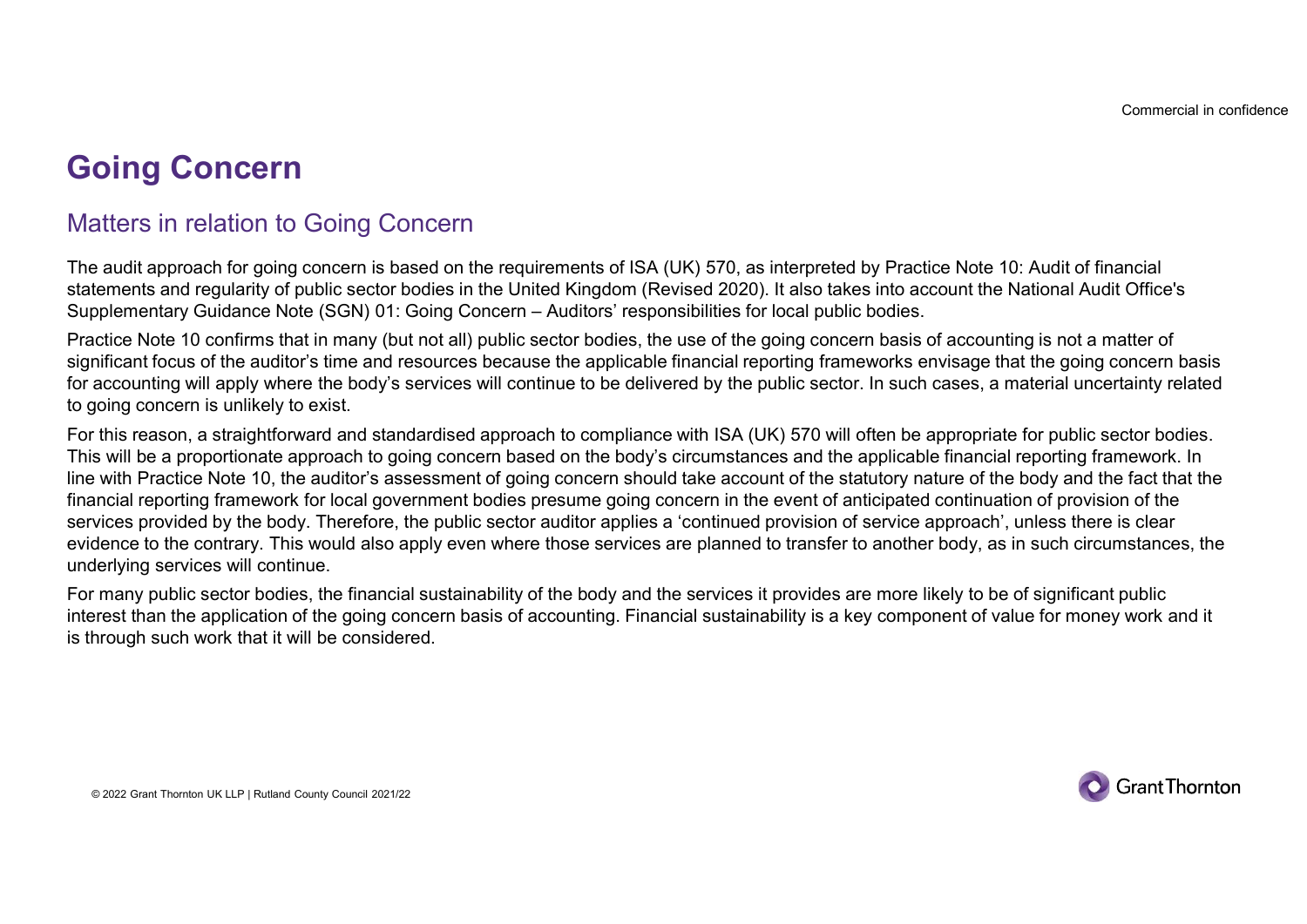## Going Concern

|                                                                                                                                                                                                                                                                                                                                                       | Commercial in confidence                                                                                                                                                                                                                                                                                                                               |
|-------------------------------------------------------------------------------------------------------------------------------------------------------------------------------------------------------------------------------------------------------------------------------------------------------------------------------------------------------|--------------------------------------------------------------------------------------------------------------------------------------------------------------------------------------------------------------------------------------------------------------------------------------------------------------------------------------------------------|
| <b>Going Concern</b>                                                                                                                                                                                                                                                                                                                                  |                                                                                                                                                                                                                                                                                                                                                        |
| <b>Question</b>                                                                                                                                                                                                                                                                                                                                       | <b>Management response</b>                                                                                                                                                                                                                                                                                                                             |
| 1. What processes and controls does management have in<br>place to identify events and / or conditions which may indicate<br>that the statutory services being provided by Rutland County<br>Council will no longer continue?                                                                                                                         | See response to question 1 under section "Law & Regulations"<br>Regular budget monitoring reports including forecasts to Cabinet/Council.<br>MTFP and risks reported<br>S151 review of adequacy of reserves in budget setting report (S25 report)<br>Ongoing cashflow monitoring<br>Treasury advisers provide details of any restrictions on borrowing |
| 2. Are management aware of any factors which may mean<br>for Rutland County Council that either statutory services will<br>no longer be provided or that funding for statutory services will<br>be discontinued? If so, what are they?                                                                                                                | Not aware of any at this time.                                                                                                                                                                                                                                                                                                                         |
| 3. With regard to the statutory services currently provided by<br>Rutland County Council, does Rutland County Council expect<br>to continue to deliver them for the foreseeable future, or will<br>they be delivered by related public authorities if there are any<br>plans for Rutland County Council to cease to exist?                            | Rutland County Council expects to continue to provide the current statutory services for the<br>foreseeable future. There are no plans for RCC to cease to exist.                                                                                                                                                                                      |
| 4. Are management satisfied that the financial reporting<br>framework permits Rutland County Council to prepare its<br>financial statements on a going concern basis? Are<br>management satisfied that preparing financial statements on<br>a going concern basis will provide a faithful representation of<br>the items in the financial statements? | Yes                                                                                                                                                                                                                                                                                                                                                    |
|                                                                                                                                                                                                                                                                                                                                                       |                                                                                                                                                                                                                                                                                                                                                        |



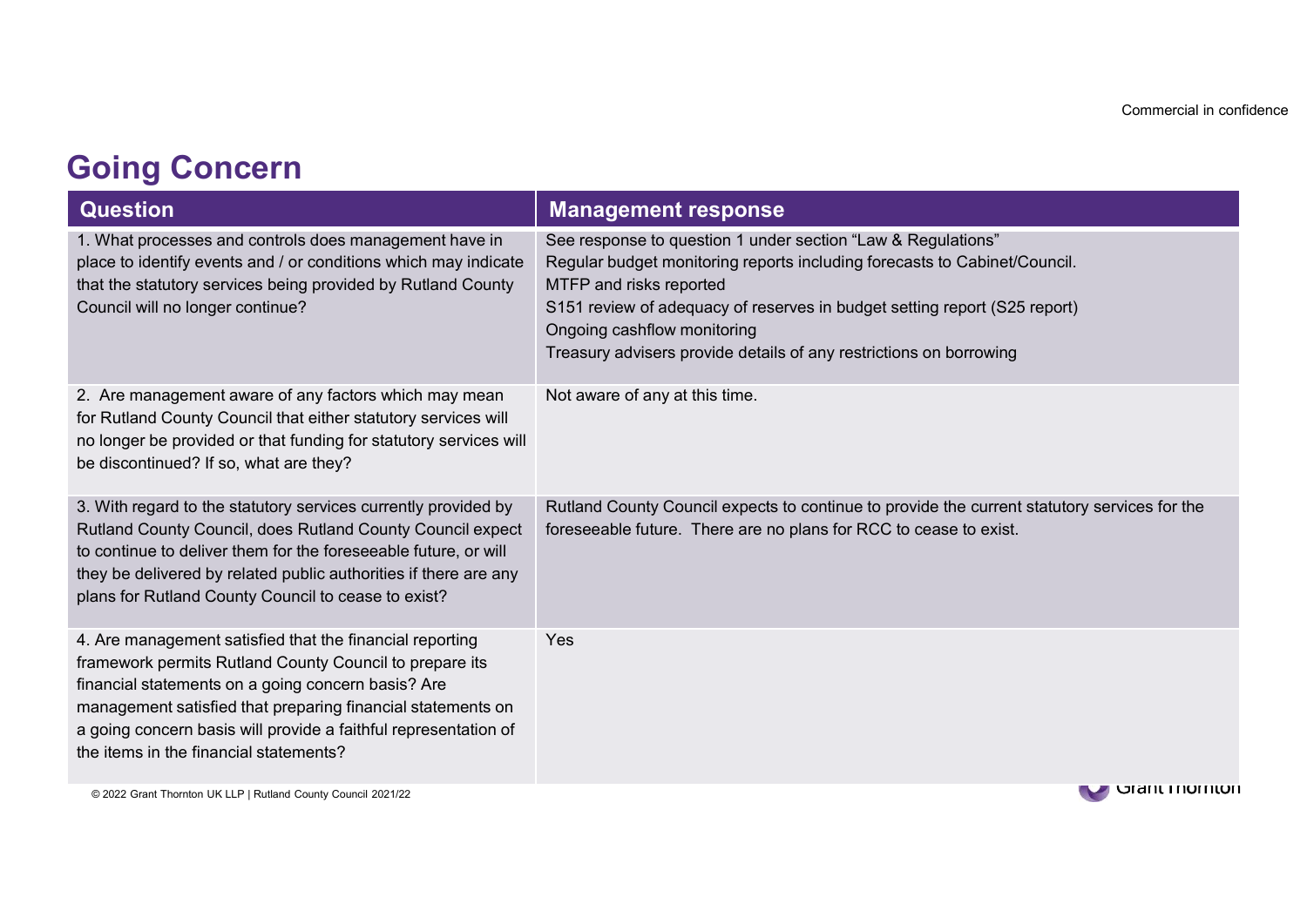### Accounting estimates

### Matters in relation to accounting estimates

ISA (UK) 540 (Revised December 2018) requires auditors to understand and assess a body's internal controls over accounting estimates, including:

- The nature and extent of oversight and governance over management's financial reporting process relevant to accounting estimates;
- How management identifies the need for and applies specialised skills or knowledge related to accounting estimates;
- How the body's risk management process identifies and addresses risks relating to accounting estimates;
- The body's information system as it relates to accounting estimates;<br>The body's control activities in relation to accounting estimates; and
- 
- How management reviews the outcomes of previous accounting estimates.

As part of this process auditors also need to obtain an understanding of the role of those charged with governance, which is particularly important where the estimates have high estimation uncertainty, or require significant judgement. including:<br>• The nature and extent of oversight and governance over management's financial reporting process relevant to accounting estimates;<br>• How the body's risk management process identifies and addresses risks relatin

Specifically do Audit and Risk Committee members:

- Understand the characteristics of the methods and models used to make the accounting estimates and the risks related to them;
- Oversee management's process for making accounting estimates, including the use of models, and the monitoring activities undertaken by management; and
- Evaluate how management made the accounting estimates?

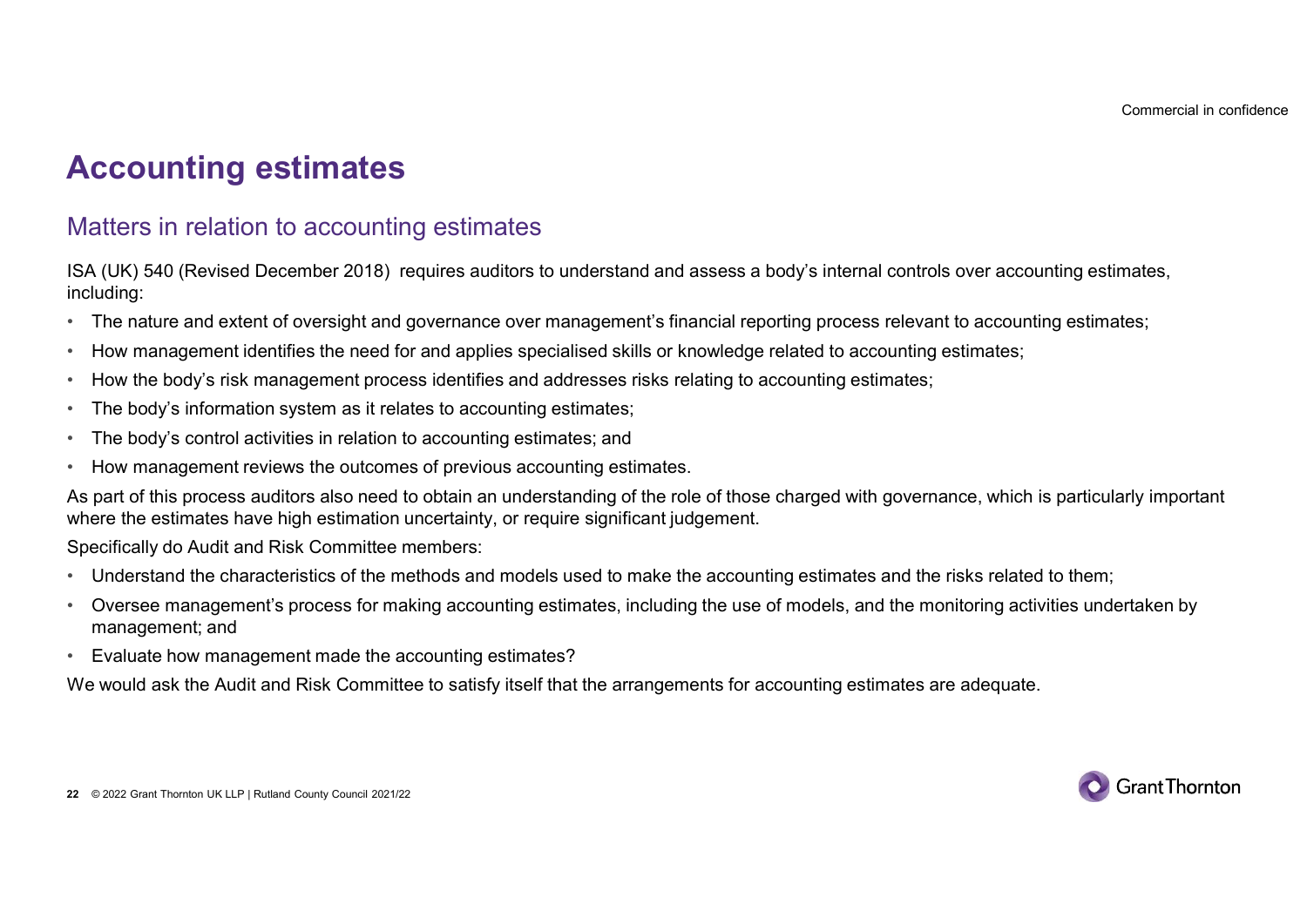|                                                                                                                                                                                                                          | Commercial in confidence                                                                                                                                                                                                                                                                                                                                                                                                                                                                                                                                                                                                                          |
|--------------------------------------------------------------------------------------------------------------------------------------------------------------------------------------------------------------------------|---------------------------------------------------------------------------------------------------------------------------------------------------------------------------------------------------------------------------------------------------------------------------------------------------------------------------------------------------------------------------------------------------------------------------------------------------------------------------------------------------------------------------------------------------------------------------------------------------------------------------------------------------|
|                                                                                                                                                                                                                          | <b>Accounting Estimates - General Enquiries of Management</b>                                                                                                                                                                                                                                                                                                                                                                                                                                                                                                                                                                                     |
| <b>Question</b>                                                                                                                                                                                                          | <b>Management response</b>                                                                                                                                                                                                                                                                                                                                                                                                                                                                                                                                                                                                                        |
| 1. What are the classes of transactions, events<br>and conditions, that are significant to the financial<br>statements that give rise to the need for, or<br>changes in, accounting estimate and related<br>disclosures? | Non-current asset valuations<br><b>Pension Fund liability</b><br><b>NDR Appeals</b>                                                                                                                                                                                                                                                                                                                                                                                                                                                                                                                                                               |
| 2. How does the council's risk management<br>process identify and address risks relating to<br>accounting estimates?                                                                                                     | Any significant amounts in the accounts that are estimated are considered to be those at risk. Any figures that<br>have changed significantly year on year are also considered.<br>Estimates are made in line with accounting standards by suitably experienced and trained staff within the Finance<br>team, using experts to advise where appropriate. Challenges are made where the figures reveal unexpected<br>results or large changes from the previous year<br>Where uncertainties exist a sensitivity analysis is provided<br>Disclosures are made within the accounts setting out the risks, the uncertainties and sensitivity analysis |
| 3. How does management identify the methods,<br>assumptions or source data, and the need for<br>changes in them, in relation to key accounting<br>estimates?                                                             | Past practice, knowledge, experience and environment scanning.<br>Methods used calculate the most likely outcome<br>A range of assumptions are considered, those selected being the most appropriate to the Council's situation<br>Most up to date source data considered when preparing the accounts                                                                                                                                                                                                                                                                                                                                             |
| 4. How do management review the outcomes of<br>previous accounting estimates?                                                                                                                                            | Accounting estimates are updated each year for the financial statements. If significant changes have occurred in<br>valuation data these are disclosed in the notes to the accounts. For property sales, outcomes can be determined<br>by the profit or loss achieved. For NDR Appeals the amount paid out during the year is assessed by experts and<br>used to inform the provision needed at the current year end. The amount of debt written off in the year is<br>reviewed to inform the expected credit losses needed at the current year end.                                                                                              |

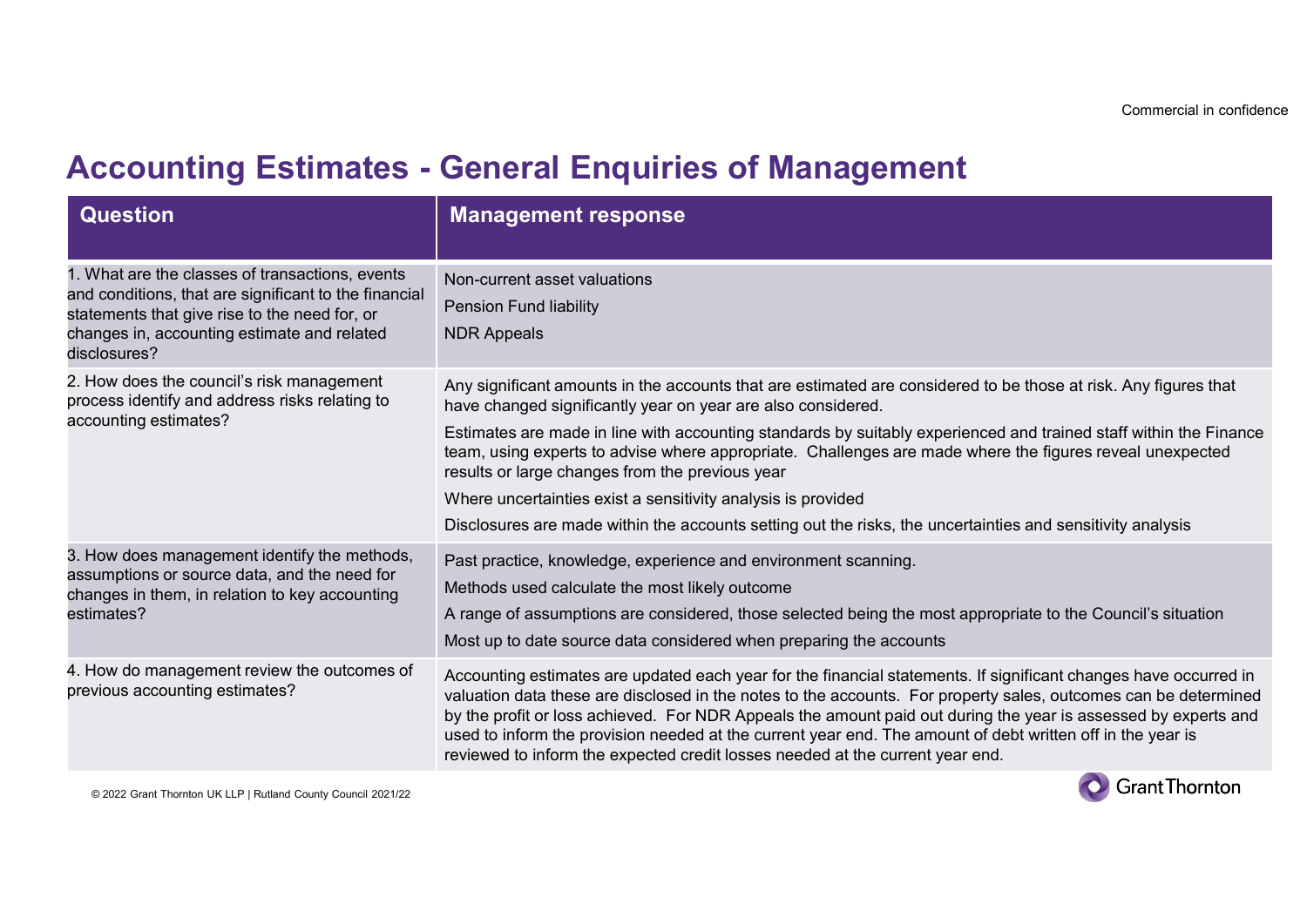|                                                                                                                                                                                            | Commercial in confiden                                                                  |
|--------------------------------------------------------------------------------------------------------------------------------------------------------------------------------------------|-----------------------------------------------------------------------------------------|
|                                                                                                                                                                                            | <b>Accounting Estimates - General Enquiries of Management</b>                           |
| <b>Question</b>                                                                                                                                                                            | <b>Management response</b>                                                              |
| 5. Were any changes made to the estimation processes<br>in 2021/22 and, if so, what was the reason for these?                                                                              | <b>No</b>                                                                               |
| 6. How does management identify the need for and<br>apply specialised skills or knowledge related to<br>accounting estimates?                                                              | Whether skills/knowledge exist within the Council, or where unusual circumstances exist |
| 7. How does the council determine what control<br>activities are needed for significant accounting<br>estimates, including the controls at any service<br>providers or management experts? | Materiality of numbers in the accounts and the impact of those numbers on the reader    |
| 8. How does management monitor the operation of<br>control activities related to accounting estimates,<br>including the key controls at any service providers or<br>management experts?    | Results of estimates reviewed against previous years figures                            |

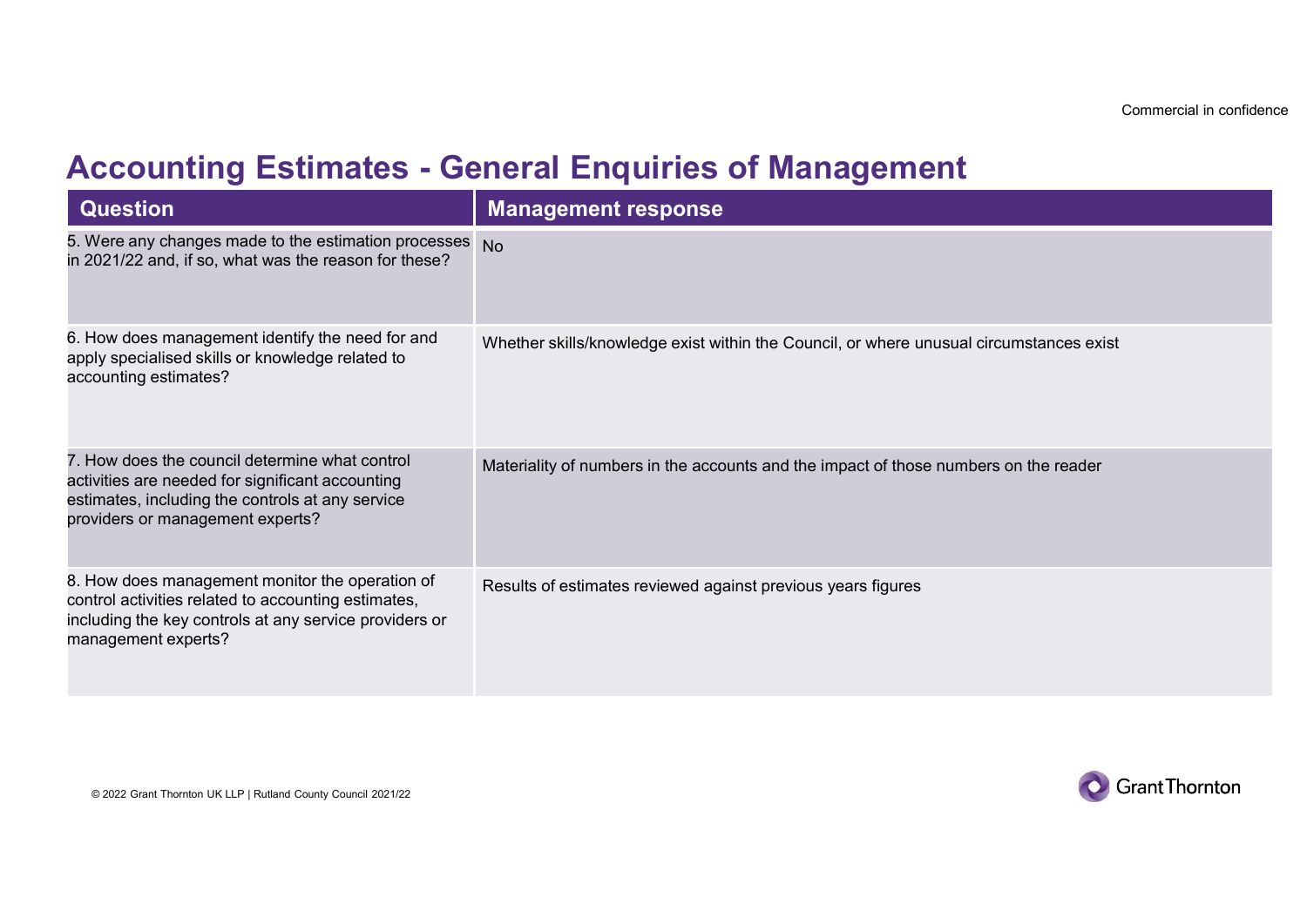|                                                                                                                                                                                                                                                                                                                                                    | Commercial in confidence                                                                                                                                                                                                                                                                                                                                                                                                                                     |
|----------------------------------------------------------------------------------------------------------------------------------------------------------------------------------------------------------------------------------------------------------------------------------------------------------------------------------------------------|--------------------------------------------------------------------------------------------------------------------------------------------------------------------------------------------------------------------------------------------------------------------------------------------------------------------------------------------------------------------------------------------------------------------------------------------------------------|
|                                                                                                                                                                                                                                                                                                                                                    |                                                                                                                                                                                                                                                                                                                                                                                                                                                              |
|                                                                                                                                                                                                                                                                                                                                                    | <b>Accounting Estimates - General Enquiries of Management</b>                                                                                                                                                                                                                                                                                                                                                                                                |
| <b>Question</b>                                                                                                                                                                                                                                                                                                                                    | <b>Management response</b>                                                                                                                                                                                                                                                                                                                                                                                                                                   |
| 9. What is the nature and extent of oversight and<br>governance over management's financial reporting<br>process relevant to accounting estimates, including:<br>Management's process for making significant<br>accounting estimates<br>The methods and models used<br>The resultant accounting estimates included in the<br>financial statements. | Accounts are reviewed at various points throughout the production process and by different levels of<br>management. Meeting is held with the Chair of the Audit & Risk Committee to explain the significant<br>figures in the accounts and how assumptions or estimates may have changed. Draft accounts presented<br>to Audit & Risk Committee for review/challenge. Key changes are highlighted. Final sign-off by S151<br>Officer and Chair of committee. |
| 10. Are management aware of any transactions,<br>events, conditions (or changes in these) that may<br>give rise to recognition or disclosure of significant<br>accounting estimates that require significant<br>judgement? If so, what are they?                                                                                                   | Not aware of any at the time of writing.                                                                                                                                                                                                                                                                                                                                                                                                                     |
| 11. Why are management satisfied that their<br>arrangements for the accounting estimates are<br>reasonable?                                                                                                                                                                                                                                        | Monitoring of the results of previous years estimates confirm reasonability                                                                                                                                                                                                                                                                                                                                                                                  |
| 12. How is the Audit and Risk Committee provided<br>with assurance that the arrangements for<br>accounting estimates are adequate?                                                                                                                                                                                                                 | Meeting is held with the Chair of the Audit & Risk Committee to explain the significant figures in the<br>accounts and how assumptions or estimates may have changed. Draft accounts presented to Audit &<br>Risk Committee for review/challenge. Key changes from previous year are highlighted and explained<br>verbally. Where necessary explanations added to the financial statements. S151 Officer provides final<br>assurance before sign-off.        |